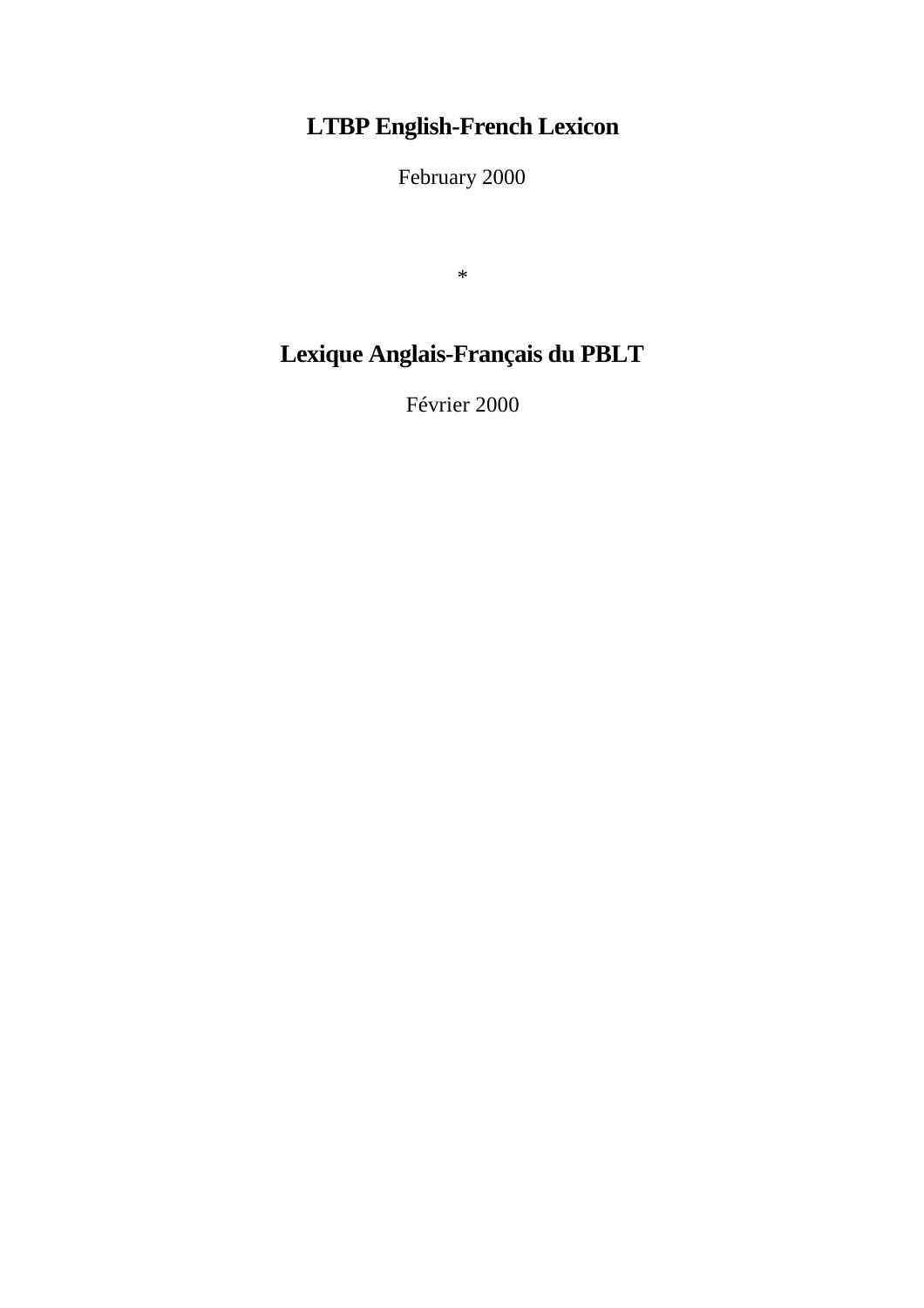#### **Foreword**

The first version of this work was a compilation of acronyms and technical terms which appear in LTBP English documents and their French equivalents produced by Muriel Dahan in February 1997. In her introduction, she had wished that the lexicon should be developed throughout the life of the project so that consistency of translation is maintained in the future.

I have tried to respect the wishes and produced a draft revised version in January 1999 that I sent out for comments. People who revised the draft and whom I am indebted to for their invaluable guidance and contribution, are : Andy Menz, Project Coordinator; Kelly West, Scientific Liaison Officer; Jean Paul Ledant, Consultant; Olivier Drieu, Facilitator; Gaspard Ntakimazi, BIOSS Leader; Jerod Clabaugh, Technical Officer and Mamert Maboneza, Administrative Assistant.

More recently, with the development of GIS component, Mr Alan Mills from the University of Greenwich (United Kingdom) sent me a set of geographical terms that I also added to this lexicon.

With the help of the aforementioned, I tried to improve the lexicon in many aspects including : separation into two distinct columns one English and one French, italicising the French words, extracting the abbreviations and acronyms and developing them without translating, removal of words not related to the project and Latin words, addition of new words, and so on. Moreover, I indicated the gender in the French text where appropriate, and in the few cases where there was a risk of confusion between name and adjective, this has been indicated. This resulted into a text of about the same size as the original but easier to read and to use.

Although not perfect and most likely to be improved, I do not doubt that the lexicon will be of great help to LTBP staff and associates in the four riparian countries, students, researchers, consultants and visitors who are interested in the project. The lexicon is only English-French as the Project Management is basically English but the Project involves two Francophone countries (Burundi and DR Congo) together with two Anglophone ones (Tanzania and Zambia).

Any further comments, corrections or additions would be most welcome, and should be sent to me via LTBP Bujumbura Station.

> Pierre Claver Nzimpora (LTBP Translator)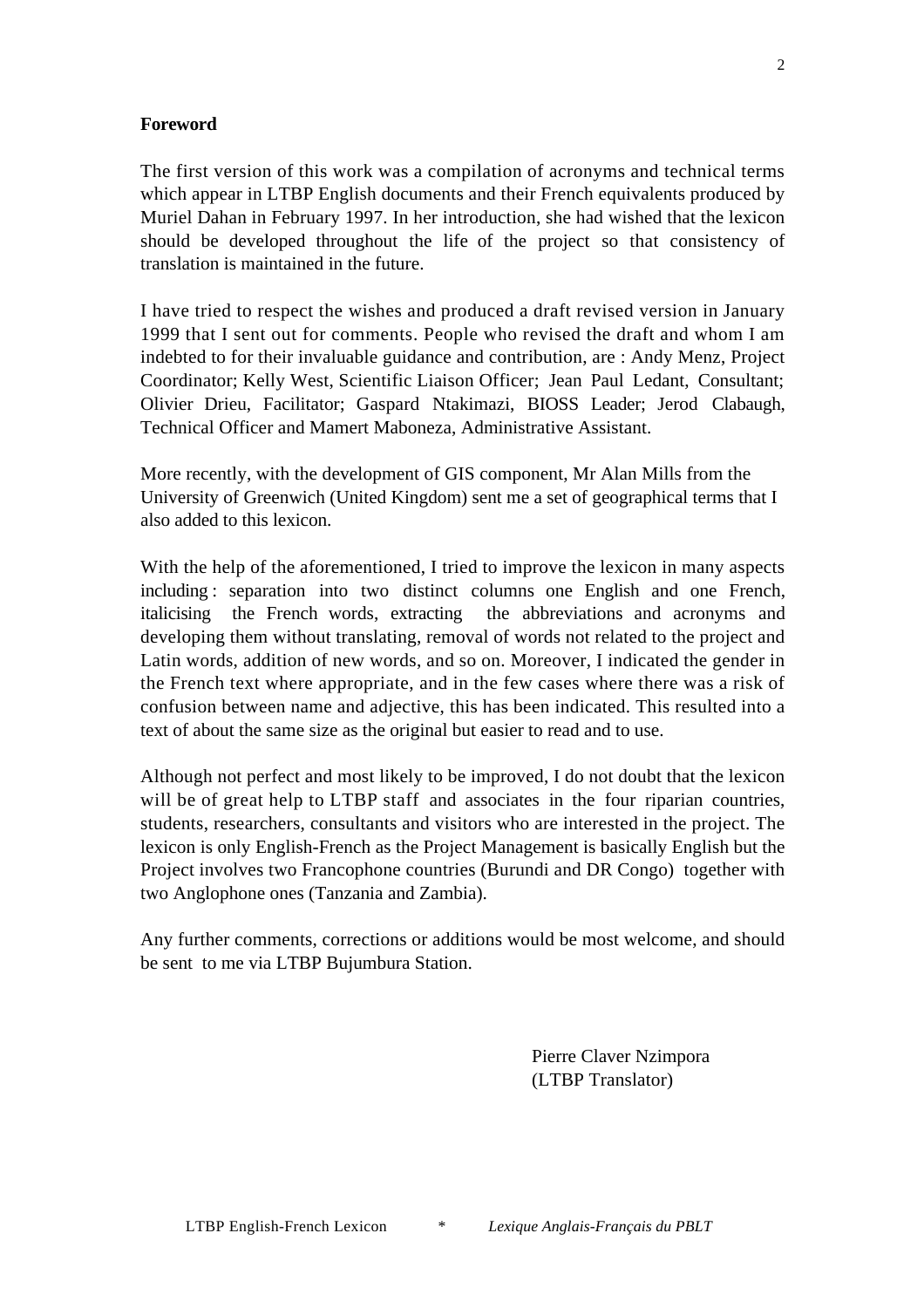#### *Avant-propos*

*La première version de ce travail était une compilation d'acronymes et de termes techniques qui apparaissent dans les documents en Anglais du PBLT avec leurs équivalents en Français, effectuée par Muriel Dahan en février 1997. Dans son introduction, elle avait souhaité que son lexique puisse continuer à être développé pendant toute la durée du projet, afin que la consistance dans la traduction puisse être maintenue dans le futur.*

*J'ai essayé de respecter ce souhait et ai produit un projet d'une version révisée en janvier 1999 que j'ai fait circuler pour commentaires. Les personnes qui ont révisé ce projet et auxquelles je suis infiniment reconnaissant pour leurs conseils et leurs contributions, sont : Andy Menz, Coordonnateur du Projet ; Kelly West, Responsable de la Liaison Scientifique ; Jean Paul Ledant, Consultant ; Olivier Drieu, Facilitateur ; Gaspard Ntakimazi, chef de l'ESBIO ; Jerod Clabaugh, Responsable Technique et Mamert Maboneza, Assistant Administratif.*

*Plus récemment avec le développement de la de la composante SIG, M. Alan Mills de l'Université de Greenwich (Royaume Uni) m'a envoyé une liste de termes géographiques que j'ai également ajoutés à ce lexique.*

*Avec le concours des personnes ci-haut mentionnées, j'ai essayé d'améliorer le lexique dans plusieurs aspects dont : la séparation en deux colonnes une Anglaise et une Française, la mise en italique des mots français, l'extraction des abréviations et acronymes et leur développement sans les traduire, l'élimination des mots ne se rapportant pas au projet et des mots latins, l'ajout de termes supplémentaires, etc. En plus, j'ai indiqué le genre des mots français là où nécessaire. Dans les quelques rares cas où il y avait risque de confusion entre le nom et l'adjectif, je l'ai également indiqué. Tout ceci a résulté en un texte d'à peu près la même taille que l'ancien mais plus facile à lire et à exploiter.*

*Bien que n'étant pas parfait et sûrement sujet à amélioration, je ne doute pas que ce lexique sera de grand secours pour le personnel du PBLT et associés des quatre pays riverains, les étudiants, les chercheurs, les consultants et les visiteurs qui sont intéressés par le projet. Le lexique est seulement Anglais-Français car la direction du Projet est fondamentalement Anglaise, mais le Projet implique deux pays Francophones (Burundi et RD du Congo) ainsi que deux pays Anglophones (Tanzanie et Zambie).*

*Les commentaires, les corrections ou les additions seraient les bienvenus et devraient m'être adressés via la Station de Bujumbura.*

> *Pierre Claver Nzimpora (Traducteur au PBLT)*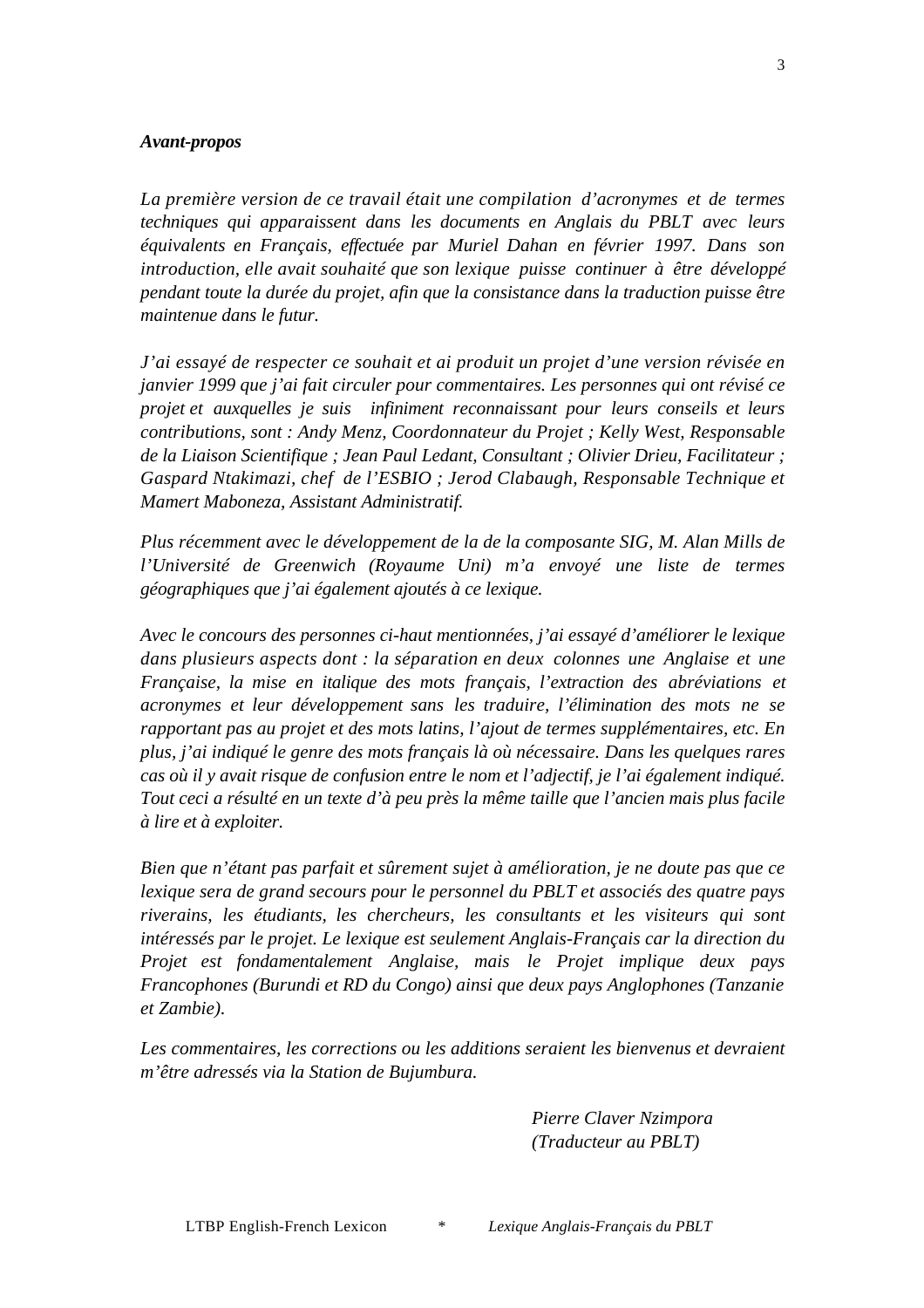### $- A -$

#### **English Abbreviations used in LTBP Documents**

NB : Some of the words used in the abbreviations also appear in Part B of the Lexicon.

**\***

#### *Abréviations de langue anglaise rencontrées dans les documents du PBLT*

*NB : Certains des termes utilisés dans les abréviations figurent aussi dans la partie B du Lexique.*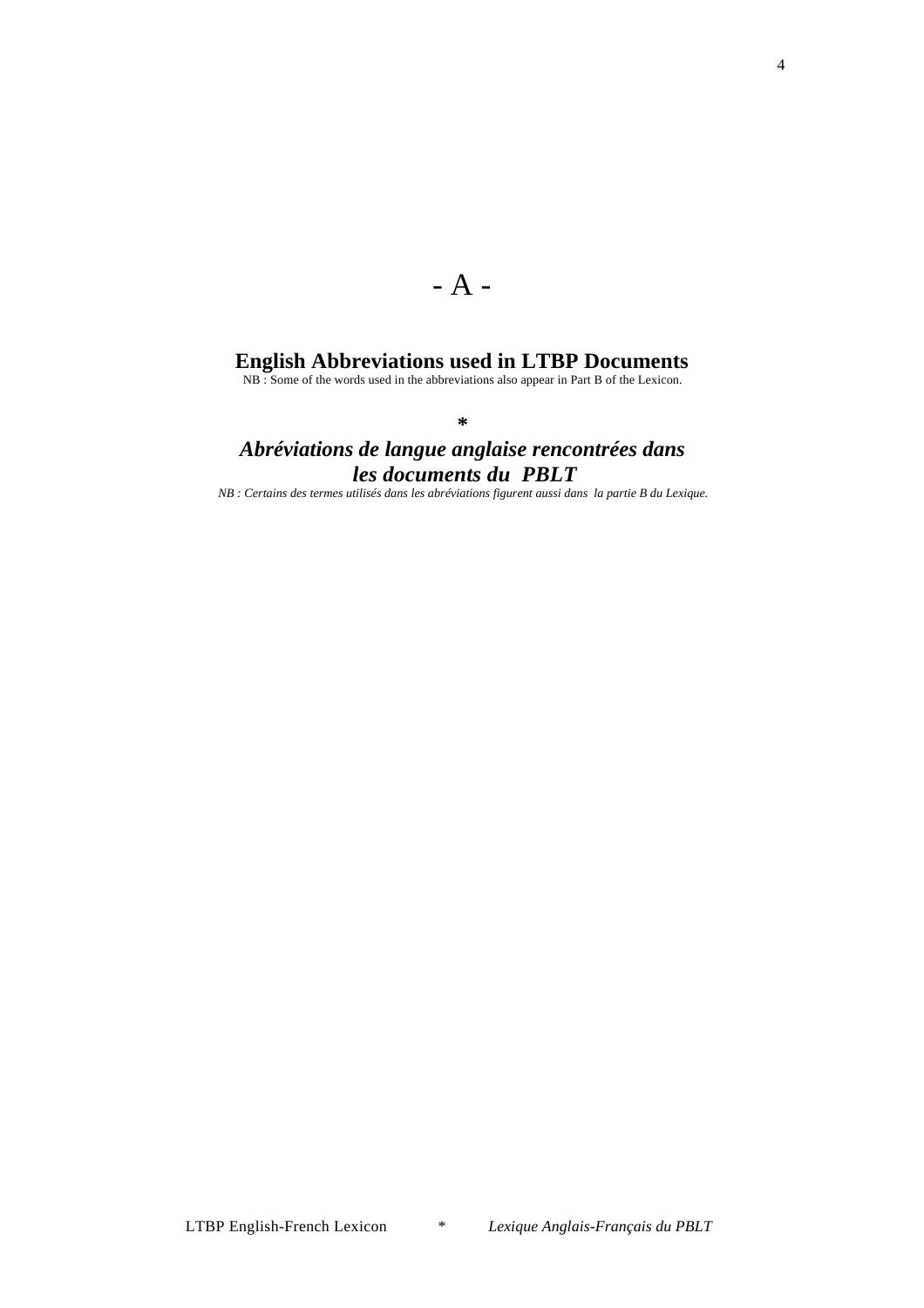### **A**

| A.S.L. | : Above sea level                          |
|--------|--------------------------------------------|
| AVHRR  | : Advanced Very High Resolution Radiometer |
| AWF    | : African Wildlife Foundation              |

#### **B**

| BC           | : British Council                            |
|--------------|----------------------------------------------|
| <b>BIOSS</b> | : Biodiversity Special Study                 |
| <b>BOD</b>   | : Biochemical Oxygen Demand                  |
| <b>BSAC</b>  | : British Sub-Aqua Club                      |
| <b>BSc</b>   | : Bachelor of Science                        |
| <b>BTOR</b>  | : Back-to-the-office report                  |
| <b>BURS</b>  | : Bradford University Remote Sensing Limited |

## **C**

| <b>CC</b>       | : Carbon Copy                                                             |
|-----------------|---------------------------------------------------------------------------|
| <b>CAMPFIRE</b> | : Communal Areas Management Programme for Indigenous Resources            |
| <b>CBD</b>      | : Convention on Biological Diversity                                      |
| <b>CBO</b>      | : Community Based Organisation                                            |
| <b>CCRF</b>     | : Code of Conduct for Responsible Fisheries                               |
| <b>CCS</b>      | : Community Conservation Service                                          |
| <b>CDU</b>      | : Community Development Unit                                              |
| <b>CGA</b>      | : Computo-Geological Advisory Unit                                        |
| <b>CI</b>       | : Collaborating Institute                                                 |
| <b>CIDA</b>     | : Canadian International Development Agency                               |
| <b>CIFA</b>     | : Committee for Inland Fisheries of Africa                                |
| <b>CITES</b>    | : Convention on International Traffic of Endangered Species               |
| <b>CLOFFA</b>   | : Check list of the Freshwater Fishes of Africa                           |
| <b>CPUE</b>     | : Catch Per unit Effort                                                   |
| <b>CRDT</b>     | : Centre for Rural Development and Training (University of Wolverhampton) |
| <b>CV</b>       | : Curriculum Vitae                                                        |
|                 |                                                                           |

## **D**

| DiWASHE          | : District Water, Sanitation and Health Education Project, Mpulungu (Irish) |
|------------------|-----------------------------------------------------------------------------|
| DOC <sub>1</sub> | : Dissolved Organic Carbon                                                  |
| <b>DUSER</b>     | : Dar es Salaam / Upssala Universities Soil Erosion                         |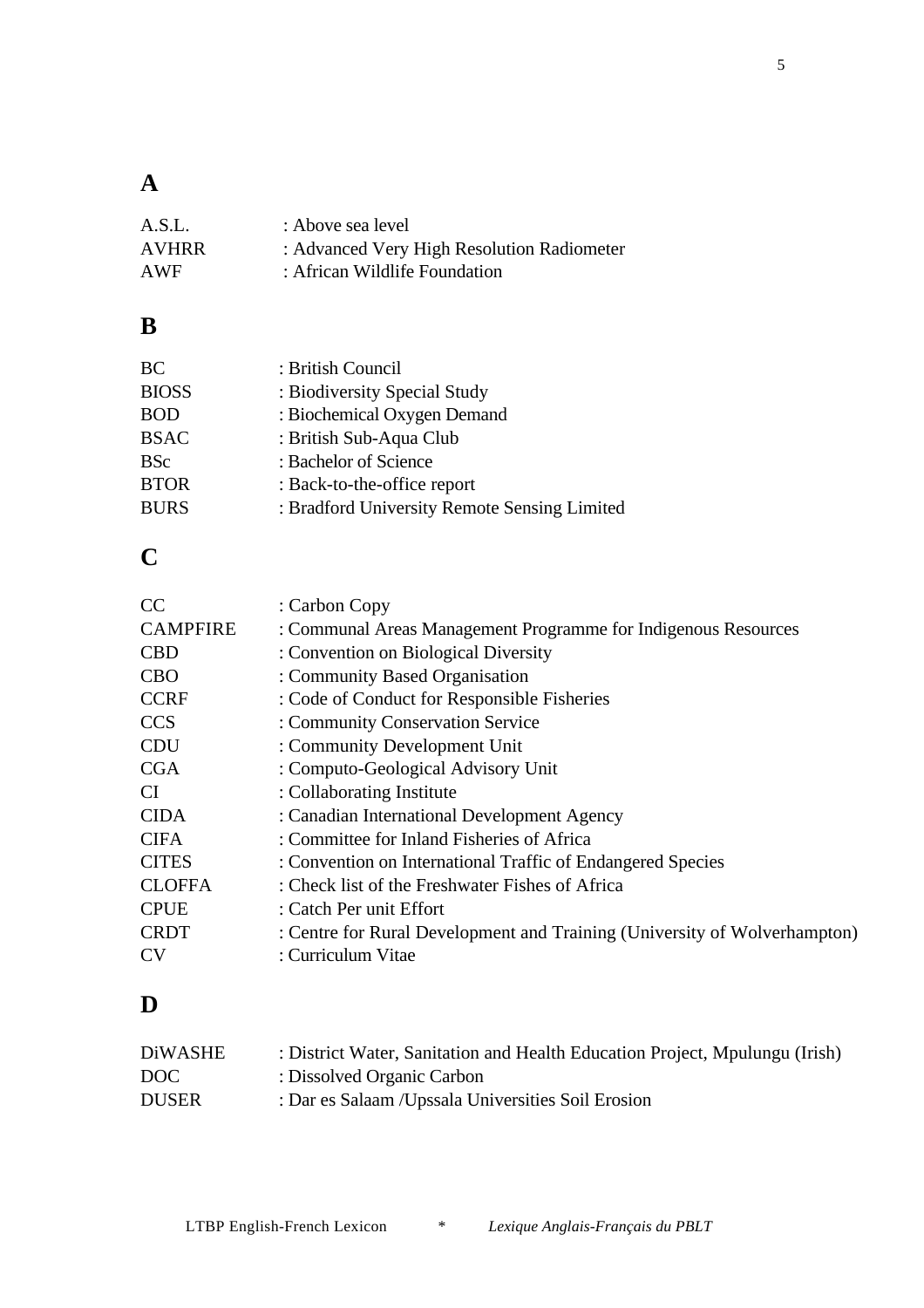#### **E**

| <b>ECZ</b>    | : Environmental Council of Zambia      |
|---------------|----------------------------------------|
| EE            | : Environmental Education              |
| <b>EEC</b>    | : European Economic Community          |
| <b>EIA</b>    | : Environmental Impact Assessment      |
| <b>EISCAF</b> | : Environmental Information Systems    |
| <b>ERP</b>    | : Economic Recovery Programme          |
| <b>ESAP</b>   | : Economic and Social Action Programme |
| <b>ESP</b>    | : Environmental Support Programme      |
| EU            | : European Union                       |

#### **F**

| <b>FAO</b>     | : Food and Agriculture Organisation                                           |
|----------------|-------------------------------------------------------------------------------|
| <b>FICCBLT</b> | : First International Conference on the Conservation and Biodiversity of Lake |
|                | Tanganyika                                                                    |
| <b>FFMP</b>    | : Framework Fisheries Management Plan                                         |
| <b>FINNIDA</b> | : Finnish Development Agency                                                  |
| <b>FRIEND</b>  | : Flow Regimes from International Experimental and Network Data               |
| FSG /SUA       | : Food Studies Group / Sokoine University of Agriculture                      |
| <b>FU</b>      | : Fishing Unit                                                                |
|                |                                                                               |

#### **G**

| <b>GCA</b> | : Game Controlled Area            |
|------------|-----------------------------------|
| <b>GDP</b> | : Gross Domestic Product          |
| <b>GEF</b> | : Global Environment Facility     |
| <b>GIS</b> | : Geographical Information System |
| <b>GMA</b> | : Game Management Area            |
| <b>GNP</b> | : Gross National Product          |
| <b>GPS</b> | : Global Positioning System       |
| GR         | : Game Reserve                    |

#### **H**

HQ : Headquarters

## **I**

| IA A | : Inter-Agency Agreement                          |
|------|---------------------------------------------------|
| ICCE | : International Centre for Conservation Education |
| ICRC | : International Committee of the Red Cross        |
| IFE  | : Institute of Freshwater Ecology                 |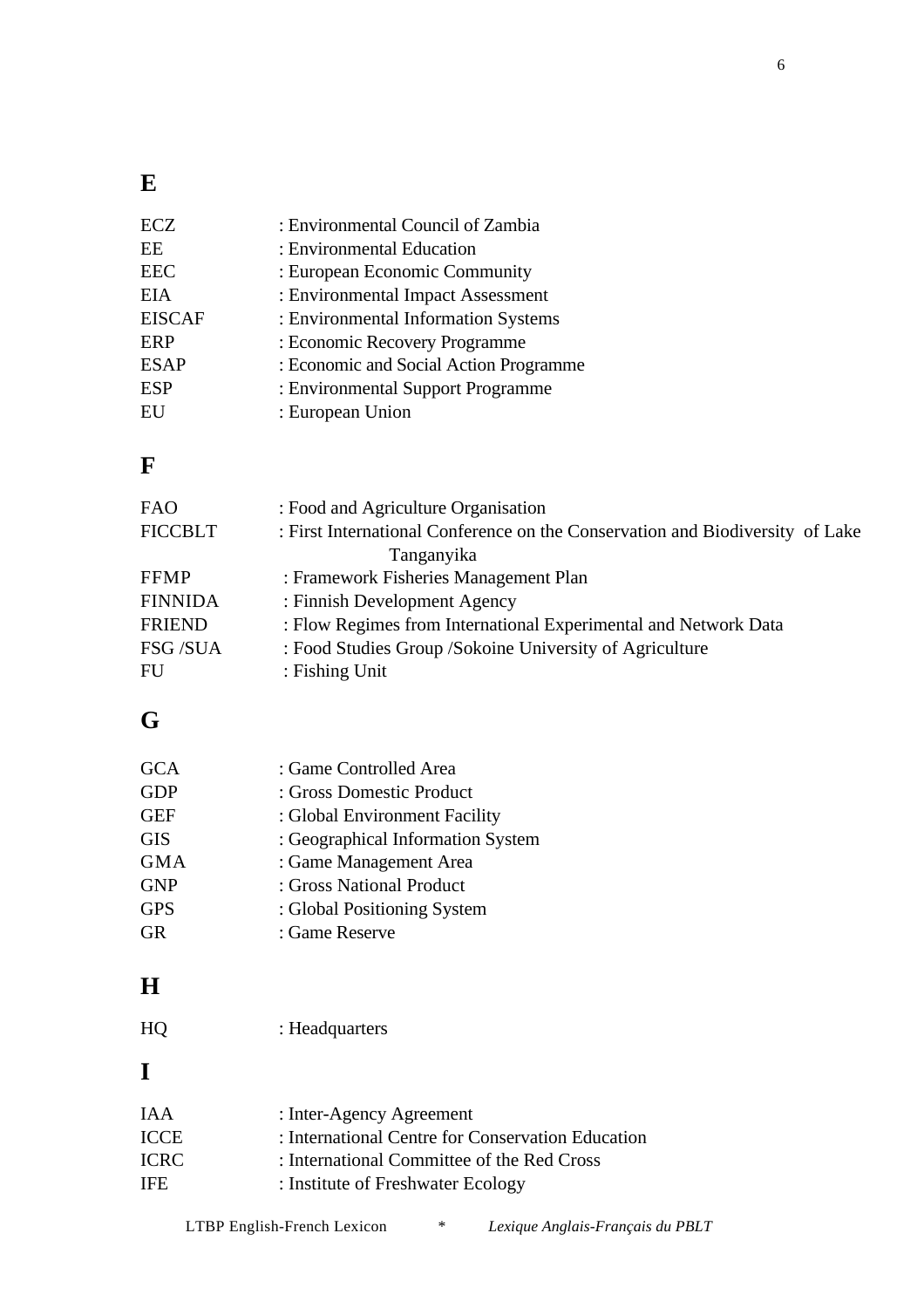| <b>IFIP</b>                 | : Inland Fisheries Planning                                                       |
|-----------------------------|-----------------------------------------------------------------------------------|
| <b>IIED</b>                 | : International Institute for Environment and Development                         |
| <b>IMF</b>                  | : International Monetary Fund                                                     |
| <b>IMS</b>                  | : Information Management System                                                   |
| <b>IRA</b>                  | : Institute for Resource Assessment                                               |
| <b>IRC</b>                  | : International Rescue Committee                                                  |
| <b>IRDP</b>                 | : Integrated Rural Development Programme                                          |
| <b>ISTC</b>                 | : In-service Training Centre (Zambia)                                             |
| <b>IUCN</b>                 | : The World Conservation Union                                                    |
|                             |                                                                                   |
| ${\bf J}$                   |                                                                                   |
|                             | : Journalists Environmental Association of Tanzania                               |
| <b>JET</b>                  | : Japanese International Cooperation Agency                                       |
| <b>JICA</b>                 |                                                                                   |
| K                           |                                                                                   |
| <b>KIDEP</b>                | : Kigoma Integrated Rural Development Programme                                   |
| <b>KRDP</b>                 | : Kigoma Rural Development Programme                                              |
| L                           |                                                                                   |
|                             |                                                                                   |
| <b>LARST</b>                | : Local Applications of Remote Sensing                                            |
| <b>LIRDP</b>                | : Luangwa Integrated Resources Development Project                                |
| <b>LTBMP</b><br><b>LTBP</b> | : Lake Tanganyika Basin Management Plan<br>: Lake Tanganyika Biodiversity Project |
| <b>LTFC</b>                 |                                                                                   |
| <b>LTR</b>                  | : Lake Tanganyika Fisheries Commission<br>: Lake Tanganyika Research              |
|                             |                                                                                   |
| M                           |                                                                                   |
| <b>MCS</b>                  | : Legal Modalities and Monitoring, Control and Surveillance                       |
| <b>MRAG</b>                 | : Marine Resources Assessment Group                                               |
| <b>MTC</b>                  | : Meteorological Training Centre                                                  |
| <b>MTE</b>                  | : Mid-Term Evaluation                                                             |
| N                           |                                                                                   |
| <b>NEAP</b>                 | : National Environmental Action Plan                                              |
|                             |                                                                                   |

| NEAP  | : National Environmental Action Plan                      |
|-------|-----------------------------------------------------------|
| NC.   | : National Coordinator                                    |
| NCAA  | : Ngorongoro Conservation Area Authority                  |
| NEC.  | : National Environmental Council                          |
| NEIMF | : National Environmental Information Management Framework |
|       |                                                           |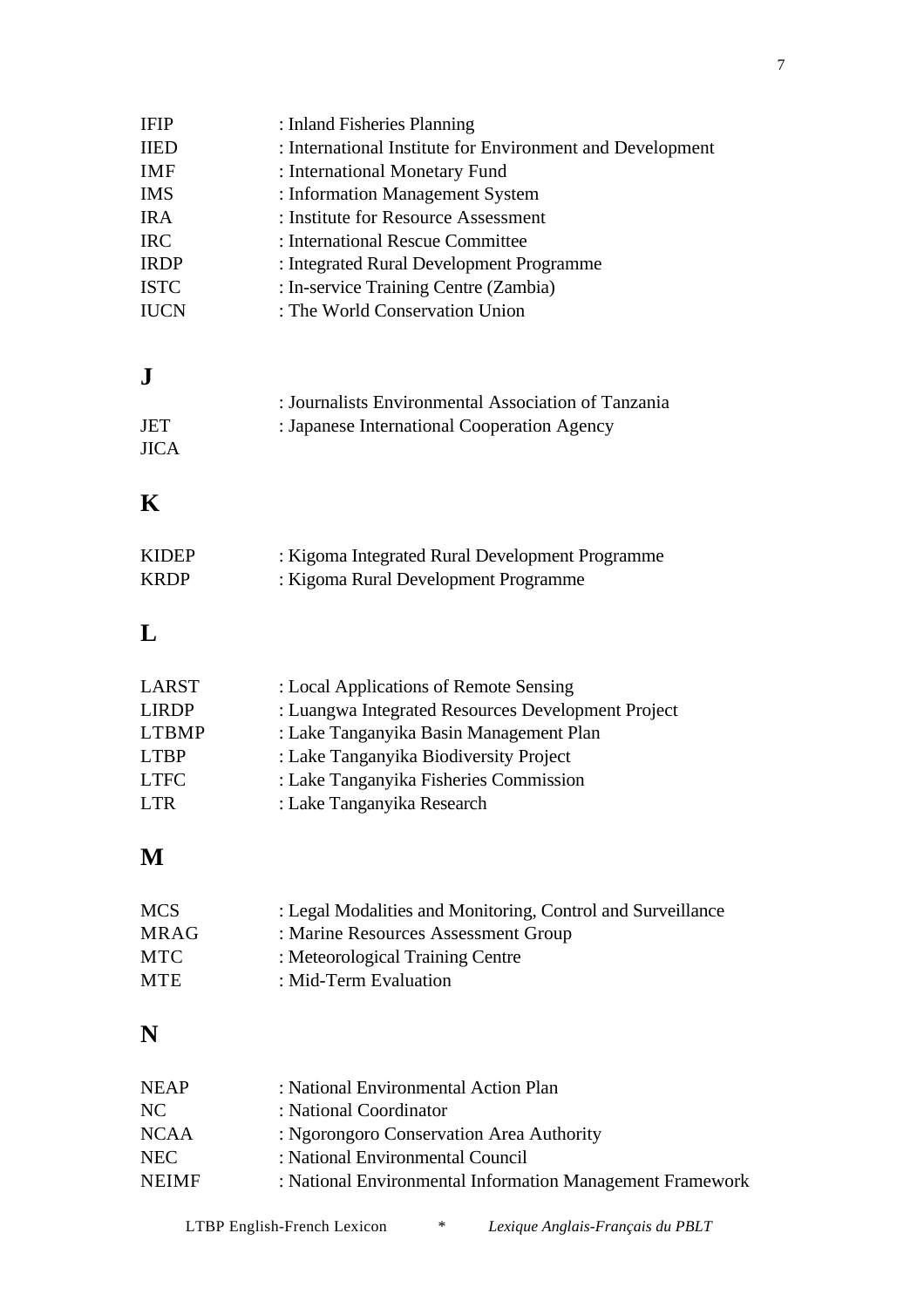| <b>NEMC</b>  | : National Environmental Management Council                  |
|--------------|--------------------------------------------------------------|
| NGO          | : Non Governmental Organisation                              |
| <b>NIBR</b>  | : Norwegian Institute for Urban and Regional Research        |
| NISIR        | : National Institute for Scientific and Industrial Research  |
| NOAA         | : National Oceanic and Atmospheric Administration            |
| <b>NORAD</b> | : Norwegian Agency for Development                           |
| NP           | : National Park                                              |
| <b>NPWS</b>  | : National Park and Wildlife Service                         |
| NR           | : Natural Resources                                          |
| NRI          | <b>Natural Resources Institute</b>                           |
| NRO          | : Natural Resources Officer                                  |
| NSPA         | : National Sectoral Problem Analysis                         |
| NSSD         | : National Conservation Strategy for Sustainable Development |
| NTU          | : Nephelometry Turbidity Unit                                |
| NWG          | : National Working Group                                     |

#### **O**

| OAU | : Organisation for African Unity |  |
|-----|----------------------------------|--|
|-----|----------------------------------|--|

#### **P**

| <b>PA</b>   | : Protected Area                            |
|-------------|---------------------------------------------|
| <b>PAM</b>  | : Program Against Malnutrition              |
| <b>PC</b>   | : Project Coordinator                       |
| <b>PCU</b>  | : Project Coordination Unit                 |
| <b>PLGO</b> | : Provincial Local Government Office        |
| <b>PME</b>  | : Programme Management Executive            |
| <b>PPA</b>  | : Project Preparatory Advance (World Bank)) |
| <b>PPER</b> | : Project Performance Evaluation Report     |
| <b>PPM</b>  | : parts per million                         |
| <b>PPU</b>  | : Provincial Planing Unit                   |
| <b>PRA</b>  | : (1) Participatory Rural Appraisal         |
|             | (2) Performance Related Allowance           |
| <b>PSP</b>  | : Preliminary Strategic Plan                |
| PT A        | : Preferential Trade Area                   |
|             |                                             |

# **Q**

QPR : Quarterly Project Report

## **R**

| RAPA   | : Random Amplified Polymorphic Analysis      |
|--------|----------------------------------------------|
| RBINSC | : Royal Belgian Institute of Natural Science |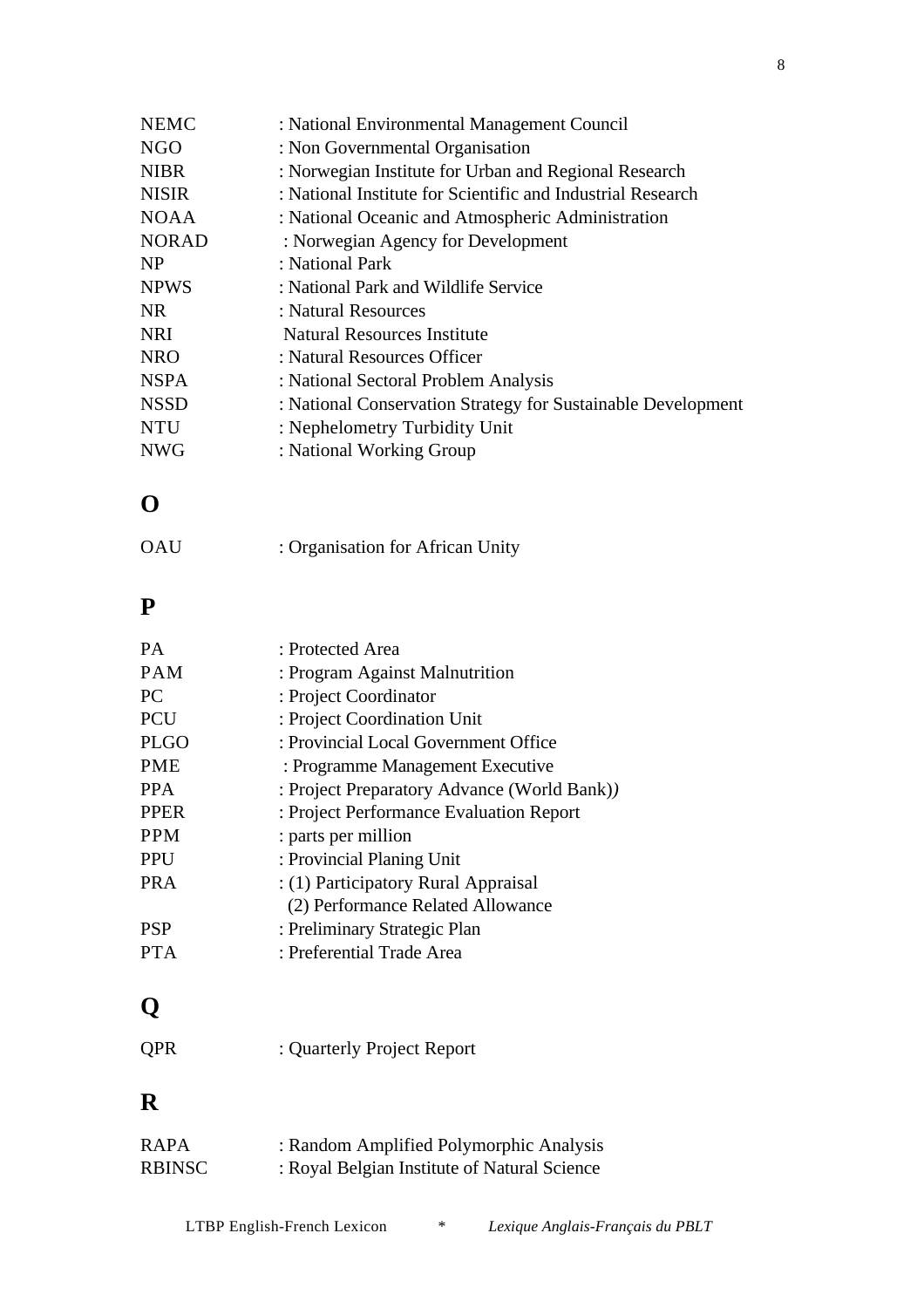| <b>RCC</b>   | : Rescue Coordination Centre        |
|--------------|-------------------------------------|
| <b>RMCA</b>  | : Royal Museum of Central Africa    |
| <b>RS</b>    | : Remote Sensing                    |
| <b>RSC</b>   | : Regional Steering Committee       |
| <b>RUDEP</b> | : Rukwa Rural Development Programme |
|              |                                     |

## **S**

| <b>SADC</b>  | : Southern African Development Commission          |
|--------------|----------------------------------------------------|
| <b>SAP</b>   | : (1) Structural Adjustment Programme (World Bank) |
|              | (2) Strategic Action Programme                     |
| <b>SCIP</b>  | : Support for Community Initiated Projects         |
| <b>SC</b>    | : Steering Committee                               |
| <b>SCUBA</b> | : Self Contained Underwater Breathing Apparatus    |
| <b>SE</b>    | : Socio-Economics                                  |
| <b>SGR</b>   | : Selous Game Reserve                              |
| <b>SLO</b>   | : Scientific Liaison Officer                       |
| <b>SOP</b>   | : Sediment Oxygen Penetration                      |
| <b>SS</b>    | : Special Study                                    |
|              |                                                    |

## **T**

| <b>TAC</b>     | : Technical Advisory Committee                          |
|----------------|---------------------------------------------------------|
| <b>TACARE</b>  | : Lake Tanganyika Catchment Reforestation and Education |
| <b>TAFIRI</b>  | : Tanzanian Fisheries Research Institute                |
| <b>TAFORI</b>  | : Tanzania Forest Research Institute                    |
| <b>TANAPA</b>  | : Tanzanian National Parks Authority                    |
| <b>TANSEED</b> | : Tanzania Seed Company                                 |
| T&C            | : Training and Communications                           |
| <b>TD</b>      | : Technical Document                                    |
| <b>TDA</b>     | : Transboundary Diagnosis Analysis                      |
| TL.            | : Total Length                                          |
| <b>TNA</b>     | : Training Needs Assessment                             |
| <b>TOR</b>     | : Terms of Reference                                    |
| <b>TOT</b>     | : Training of Trainers                                  |
| <b>TPR</b>     | : Tripartite Project Review                             |
|                |                                                         |

## **U**

| <b>UCLAS</b>  | : University College of Lands and Architectural Studies |
|---------------|---------------------------------------------------------|
| <b>UDS</b>    | : University of Dar es Salaam                           |
| <b>UEA</b>    | : University of East Anglia                             |
| <b>UNDP</b>   | : United Nations Development programme                  |
| <b>UNESCO</b> | : United Nations Organisation for Science and Culture   |
| <b>UNHCR</b>  | : United Nations High Commission for Refugees           |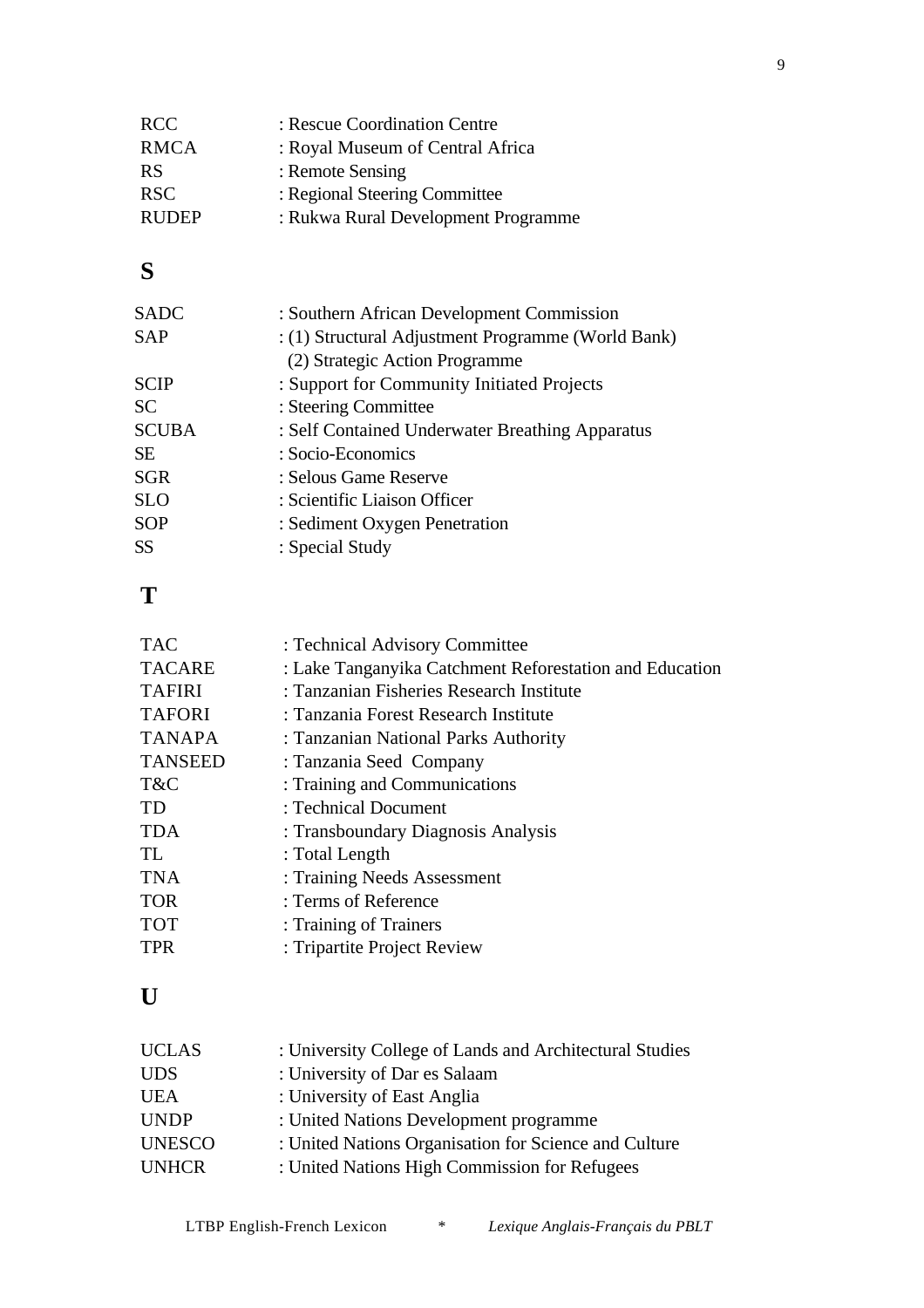| : United Nations International Children's Emergency Fund |
|----------------------------------------------------------|
| : United Nations Office for Project Services             |
| : Uniform Resource Locator                               |
| : Universal Transverse Mercator Projection               |
|                                                          |

#### **V**

| <b>VSO</b><br>W | : Voluntary Service Overseas                  |
|-----------------|-----------------------------------------------|
| <b>WCST</b>     | : Wildlife Conservation Society of Tanzania   |
| <b>WCSZ</b>     | : Wildlife Conservation Society of Zambia     |
| <b>WECS</b>     | : Wildlife Environmental Conservation Society |
| <b>WED</b>      | : World Environmental Day                     |
| <b>WFP</b>      | : Word Food Programme                         |
| <b>WMA</b>      | : Wildlife Management Area                    |
| <b>WWF</b>      | : World Wide Fund for Nature                  |

# **X**

| <b>XRD</b>  | : X-Ray Diffraction                         |
|-------------|---------------------------------------------|
| <b>ZEEP</b> | : Zambian Environmental Education Programme |

## **Y**

#### **Z**

| ZWP | : Zambian Wetland Project |  |
|-----|---------------------------|--|
|     |                           |  |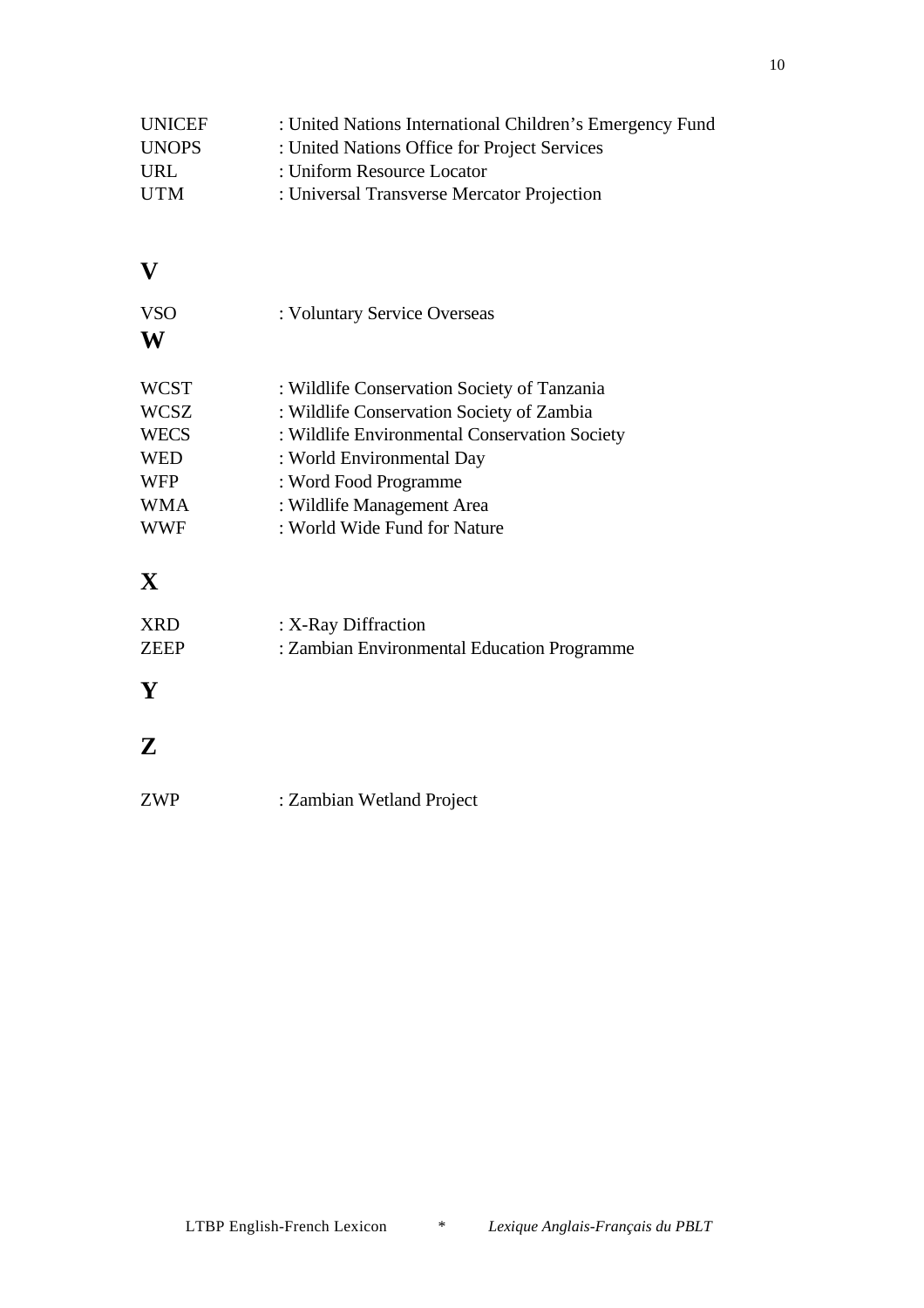# **- B -**

#### **Words and Phrases**

#### **\***

## *Mots et Expressions*

| supraliminal                            |   |
|-----------------------------------------|---|
| précision                               |   |
| acide acétique ; éthanoïque             |   |
| remerciements                           | m |
| profileur de courant acoustique Doppler | m |
| activité                                |   |
| filtre d'activité                       | m |
| <i>irradiation adaptative</i>           | f |
| examen des images aériennes             | m |
| aérophyte                               | m |
| aérophytique                            |   |
| agence; institution                     | f |
| produits agrochimiques                  | m |
| employés des agences d'aide             | m |
| chalutage contrôlé                      | m |
| compresseur d'air                       | m |
| algue                                   | f |
| des algues                              | f |
|                                         |   |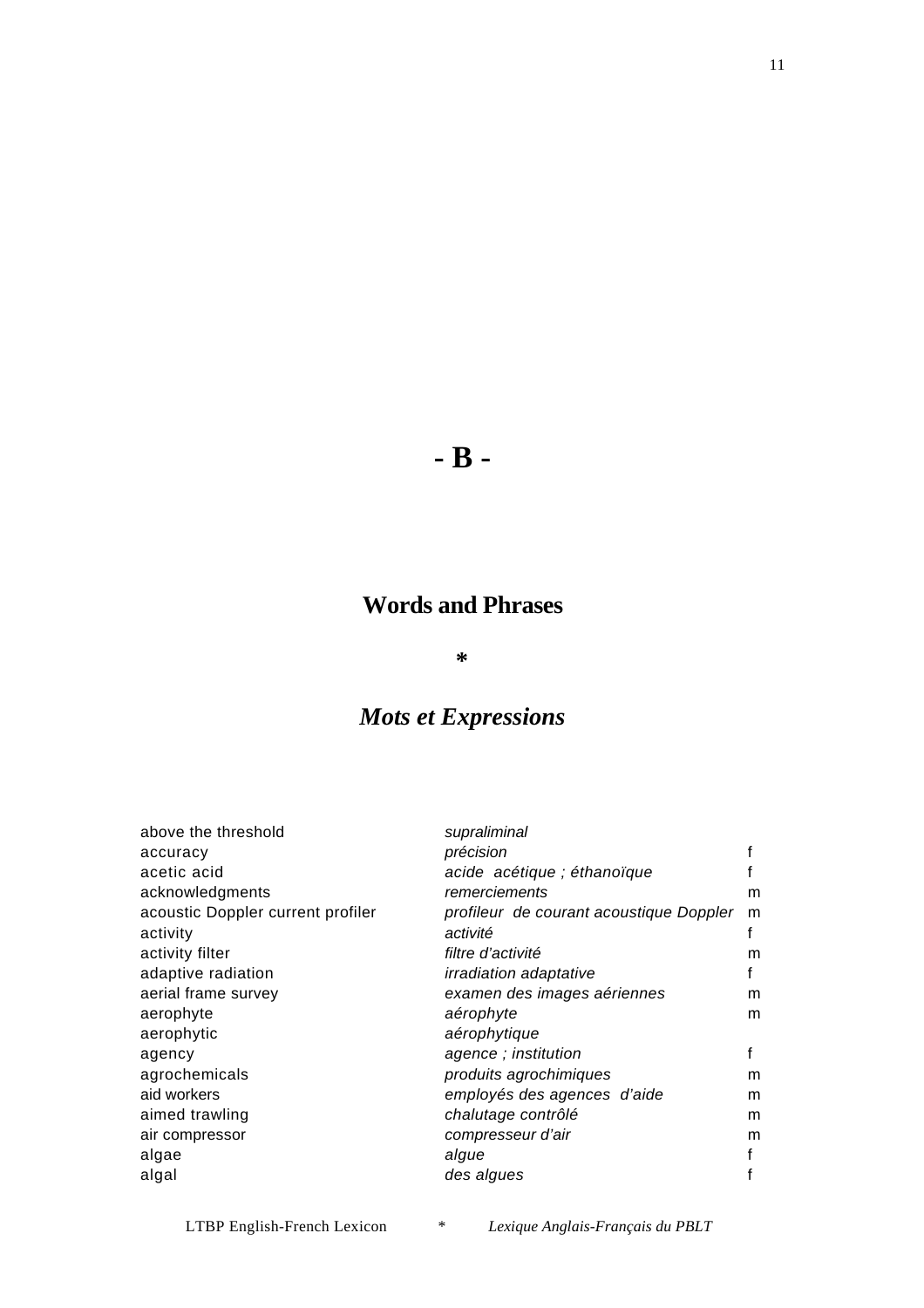| algal bloom                         | poussée phytoplanctonique                   | f    |
|-------------------------------------|---------------------------------------------|------|
| algal grazer                        | brouteur d'algues                           | m    |
| algal mat                           | goémon d'épave                              |      |
| algal sheet                         | couverture végétale                         | f    |
| allochthon                          | allochtone                                  | f    |
| allochtonous                        | allochtone                                  |      |
| allopatric                          | allopatrique                                |      |
| ambush hunter                       | chasseur à l'affût                          | m; f |
| ammonia                             | ammoniac (gaz) ; ammoniaque (liquide)       |      |
| ammoniacal                          | ammoniacal                                  |      |
| anabantid                           | anabante                                    | f    |
| anaerobia                           | anaérobie (adj. et n.m.)                    | f    |
| anaerobic                           | anaérobique                                 |      |
| anchor seining                      | pêche à la senne danoise au mouillage       | f    |
| angling                             | pêche à la ligne                            | f    |
| annelid                             | annélide                                    | f    |
| anoxia                              | anoxie                                      | f    |
| anoxic                              | anoxique ; sans oxygène                     |      |
| anthropogenesis                     | anthropogénèse                              |      |
| anthropogenically                   | de manière anthropogène                     |      |
| antinode                            | antinœud ; ventre (d'onde)                  | m    |
| any other business                  | divers                                      |      |
| appendix                            | appendice; annexe                           | f    |
| apply filter                        | appliquer le filtre                         |      |
| aquarist                            | acquariophile                               | m    |
| archaen                             | archéen                                     |      |
| area                                | secteur                                     | m    |
| atomic absorption spectrophotometry | spectrophotométrie à absorption<br>atomique | f    |
| atyid                               | atyide                                      | f    |
| atyidae                             | atyidées                                    | f    |
| avian                               | avien                                       |      |
| bachelor of science                 | licencié es science                         | m    |
| background                          | arrière-plan                                | m    |
| backstopping                        | de soutien                                  |      |
| backstrop                           | patte (de panneau de chalut)                | f    |
| back-to-the-office report           | rapport de mission                          | m    |
| backwater                           | bras de décharge (d'une rivière)            | m    |
| bacterial                           | bactérien                                   |      |
| bacteriophage                       | bactériophage                               |      |
| bacteriophagous, bacteriophagic     | bactériophagique                            |      |
| bacteriophagy                       | bactériophagie                              | f    |
| bagnet                              | filet trappe                                | m    |
| bagrid                              | bagride                                     | m    |
| bagriid (catfish)                   | bagride (poisson-chat)                      | m    |
| bait                                | appât                                       | m    |
| ballast                             | lest                                        | m    |
| band                                | bande                                       | f    |
| bar (of mesh)                       | patte (coté de la maille)                   | m    |
| baseline                            | référence, base                             | f    |
| baseline review                     | examen de base                              | m    |
| basic                               | fondamental; de base; basique               |      |
| basic rock                          | roche ignée                                 | f    |
| basin                               | bassin; cuvette                             | m; f |
|                                     |                                             |      |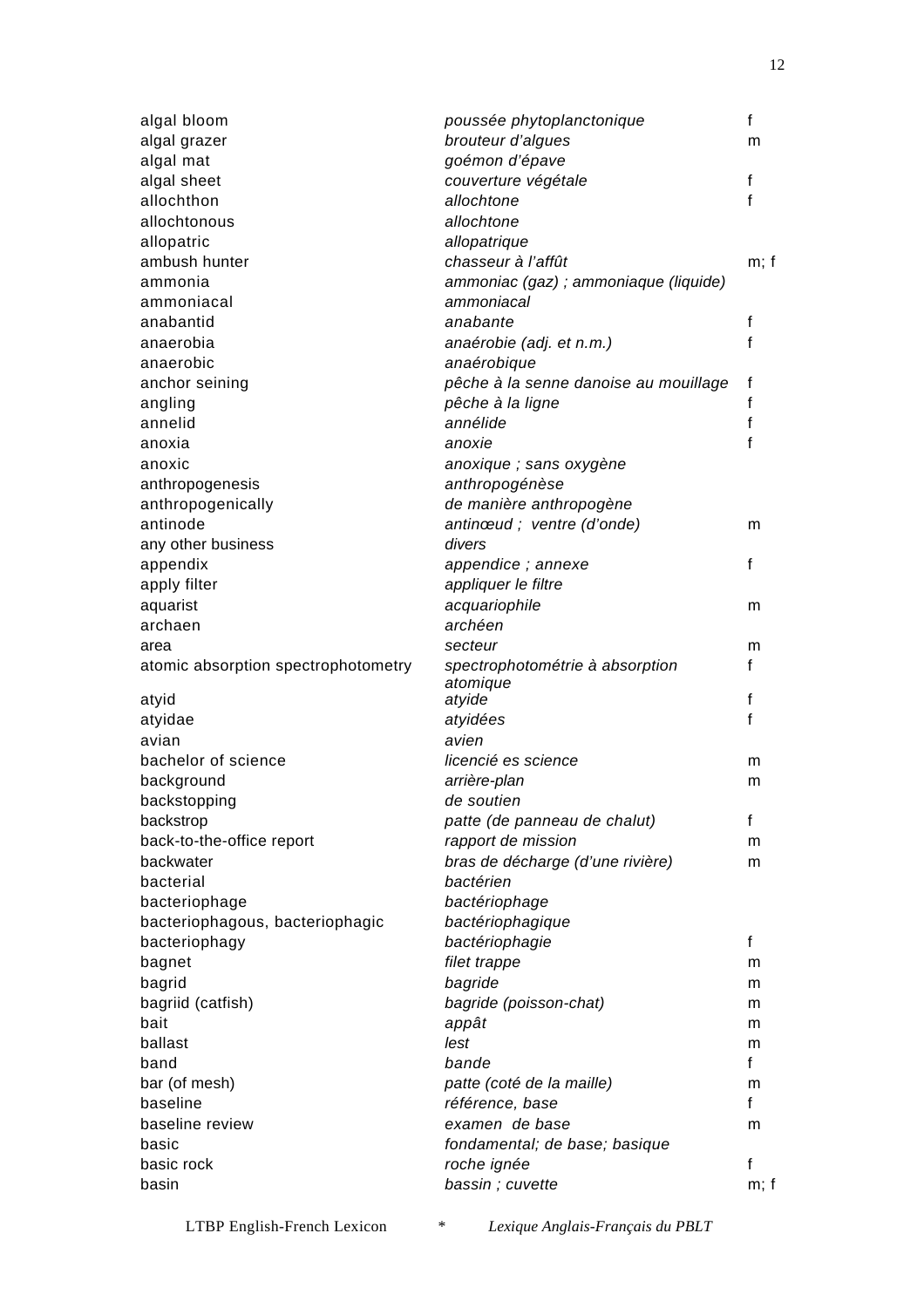| bathybates                    | bathybates                                        | m             |
|-------------------------------|---------------------------------------------------|---------------|
| bathymetric                   | bathymétrique                                     |               |
| bathymetry                    | bathymétrie                                       | f             |
| bathypelagic                  | bathypélagique                                    |               |
| battery                       | batterie                                          | f             |
| beach seine                   | seine de plage                                    | f             |
| bedrock                       | roche mère                                        | f             |
| below the threshold           | subliminal                                        |               |
| belt                          | ceinture                                          | f             |
| benefits                      | bienfaits; bénéfices; intérêts; avantages m       |               |
| benthal, benthic              | benthique, benthonique                            |               |
| benthopelagic                 | benthopélagique                                   |               |
| benthos                       | benthos                                           |               |
| bilge                         | de cale                                           |               |
| bilge oil                     | huile moteur                                      | m             |
| bilge water                   | eau de cale; bouchain ; de drain                  | f             |
| binding                       | exécutoire pour chaque partie                     |               |
|                               | contractante                                      |               |
| bioavailability               | biodisponibilité                                  | f<br>f        |
| biochemical oxygen demand     | demande biochimique en oxygène                    | f             |
| biocover                      | biocouverture                                     |               |
| biocover grazer               | brouteur de biocouverture non sélectif            | m             |
| biodiversity                  | biodiversité                                      | f<br>f        |
| biodiversity special study    | étude spécialisée de biodiversité                 |               |
| biogenic                      | biogénique, biogène                               |               |
| biogeny<br>biomass            | biogénèse<br>biomasse                             | f<br>f        |
|                               |                                                   |               |
| biomass-size spectra<br>biota | spectres de taille de la biomasse                 | m<br>f        |
| biotic                        | flore et faune (d'une région) ; biote             |               |
|                               | biotique                                          | f; $m$        |
| biotope                       | biotope; habitat                                  |               |
| bi-phasic<br>bivalvia         | à, en deux phases ; biphasé<br>bivalvia, bivalves |               |
| blasting area                 | zones de dynamitage                               | m<br>f        |
| bloom                         | efflorescence; floraison;                         | $f$ ; $f$ ; m |
|                               | épanouissement                                    |               |
| boat seine                    | senne de bateau                                   | f             |
| body of water                 | masse d'eau                                       | f             |
| bog                           | terrain bourbeux                                  | m             |
| bog                           | fondrières                                        | f             |
| booties                       | chaussures                                        | f             |
| bottom-trawl                  | chalut de fond                                    | m             |
| boulder                       | rocher                                            | m             |
| briefing                      | briefing; discussion; préparation de              | m; f; f       |
|                               | mission                                           |               |
| brooder                       | (poisson) qui couve                               | (m)           |
| brown algae                   | algues brunes                                     | f             |
| browser                       | brouteur                                          | m             |
| buddy                         | coéquipier                                        | m             |
| buffer zone                   | zone tampon                                       | f             |
| built-up area                 | zones construites                                 | f             |
| bunt (of purse seine)         | poche (de senne coulissante)                      | f             |
| buoy                          | bouée ; balise flottante                          | f             |
| buoyancy                      | flottabilité                                      | f             |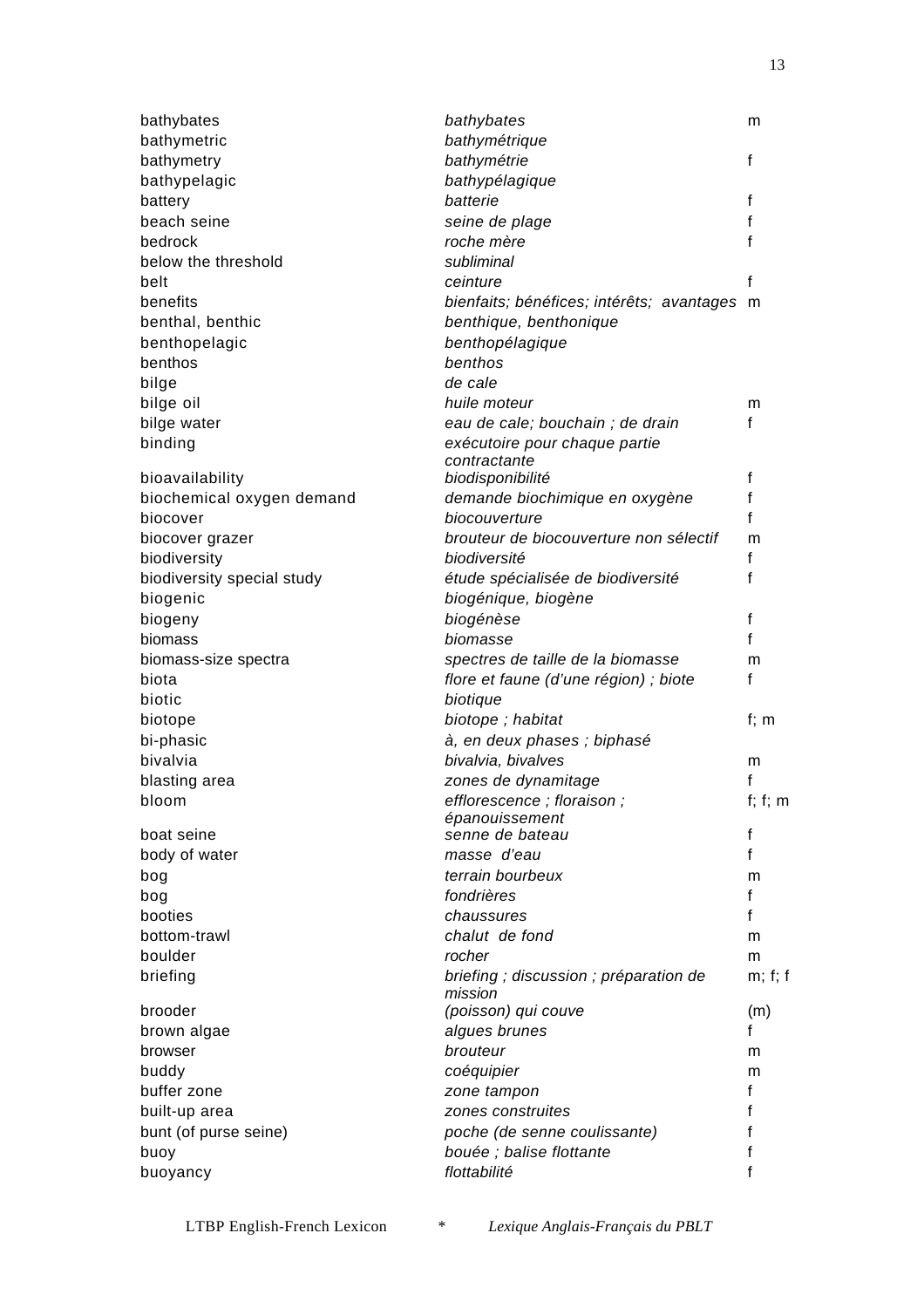| burrow                                      | terrier; trou                                       | m       |
|---------------------------------------------|-----------------------------------------------------|---------|
| bycatch                                     | prise secondaire, accessoire                        | f       |
| cadmium                                     | cadmium                                             | m       |
| calanoid                                    | calanoïde                                           | m       |
| calcite                                     | calcité                                             | m       |
| calibration                                 | étalonnage ; calibrage                              | m       |
| call activity sub-form                      | appeler le sous-formulaire d'activité               |         |
| call up the relevant form for this activity | appeler le formulaire approprié pour cette activité |         |
| capacity                                    | aptitude                                            | f       |
| capacity                                    | capacité                                            | f       |
| carbon                                      | carbone                                             | m       |
| carbon and nitrogen stable isotope          | isotope stable du carbone et de l'azote             | m       |
| carbon copy                                 | copie carbone                                       | f       |
| carbon cycle                                | cycle du carbone                                    | m       |
| cargo                                       | cargaison; chargement                               | $f$ ; m |
| catalogue                                   | catalogue                                           | f       |
| catalogue                                   | catalogue                                           | m       |
|                                             |                                                     |         |
| catch per unit effort<br>catchment          | effort de prise par unité                           | m       |
|                                             | captation ; captage d'eaux                          | f; $m$  |
| catchment area                              | bassin hydrographique                               | m       |
| catchment basin                             | bassin versant ; bassin hydrographique              | m       |
| catchment geology                           | géologie du bassin hydrographique                   | f       |
| catfish                                     | poisson-chat                                        | m       |
| causeway                                    | chaussée                                            | f       |
| census                                      | recensement                                         | m       |
| census                                      | inventaire                                          | m       |
| centropomid                                 | centropomide                                        |         |
| certifying officer                          | responsable d'homologation                          | m       |
| chair                                       | présidence                                          | f       |
| chairman                                    | président                                           | m       |
| channel                                     | canal                                               | m       |
| charales                                    | charales                                            | f       |
| charter (under charter)                     | affrété (sous contrat d'affrètement)                |         |
| check list of the freshwater fishes of      | inventaire des poissons d'eaux douces               | m       |
| Africa                                      | d'Afrigue                                           |         |
| chela                                       | chélate                                             | f       |
| chelate                                     | chélate                                             | f       |
| chemicals                                   | produits chimiques                                  | m       |
| chemocline                                  | chémocline                                          |         |
| chlorinated                                 | chloruré, chloré                                    |         |
| chlorinating, chlorination                  | chloruration; chloration (de l'eau);                | f       |
|                                             | javellisation                                       |         |
| chloro-hydrocarbons                         | chloro-hydrocarbures                                | f       |
| chlorophyll-a                               | chlorophylle-a                                      | m       |
| chlorophytes                                | chlorophytes                                        | f       |
| chrysichthys                                | chrysichthys                                        | f       |
| chrysophytes                                | chrysophytes                                        | m       |
| cichlids                                    | cichlidés                                           | m       |
| ciliate                                     | cilié ; cilifère ; ciligère                         | m       |
| circumlacustrine                            | circonlacustre; circumlacustre                      |         |
| cladocerans                                 | cladocères                                          | f       |
| clariid (species)                           | (espèces) clarides                                  | f       |
| clay                                        | argile; (terre-) glaise                             | f       |
| clear-water                                 | eau limpide, claire, transparente                   | f       |
|                                             |                                                     |         |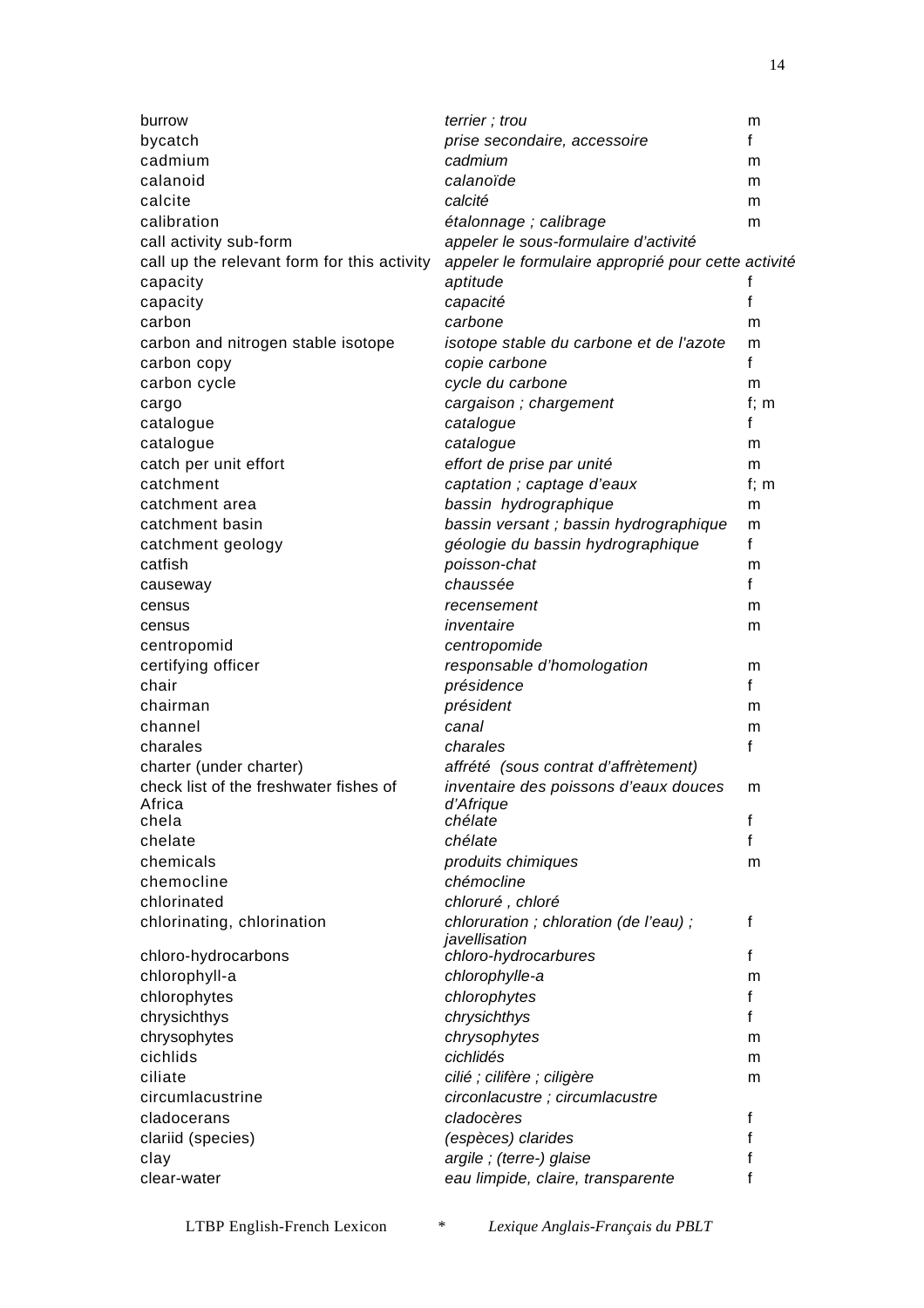| click (to)                               | appuyer                                   |              |
|------------------------------------------|-------------------------------------------|--------------|
| click on                                 | appuyer sur le curseur placé sur          |              |
| cliff                                    | falaise                                   | f            |
| clip (to)                                | extraire                                  |              |
| clipboard                                | tableau                                   | m            |
| clopoid                                  | cyclopoïde                                | m            |
| cloud cover                              | couverture du ciel                        | f            |
| clupeid                                  | clupéidé                                  | m            |
| cnidian                                  | cnidien                                   | m            |
| coarse                                   | grossier                                  |              |
| code                                     | code                                      | m            |
| code for habitat                         | code pour l'habitat                       | m            |
| coevolution                              | coévolution                               | f            |
| coevolved                                | évolué conjointement ; coévolué           |              |
| collaborating institute                  | institut collaborateur                    | m            |
| column                                   | colonne                                   | $\mathsf{f}$ |
| comber                                   | ratisseur                                 | m            |
| commensalism                             | commensalisme                             | m            |
| committee for inland fisheries of Africa | comité pour les pêches intérieures        | m            |
|                                          | d'Afrique                                 |              |
| community based organisation             | organisation communautaire de base        | $\mathbf{f}$ |
| community conservation service           | service de conservation communautaire     | m            |
| community development unit               | unité de développement communautaire      | f            |
| compass                                  | boussole                                  | f            |
| compensation depth                       | profondeur de compensation                | f            |
| component                                | élément ; composant                       | m            |
| composite sill                           | ensablement ; envasement                  | m            |
| compounds                                | composés                                  | m            |
| comprehensive                            | complet                                   |              |
| compressor                               | compresseur                               | m            |
| cone                                     | cône (de sédiment)                        | m            |
| conservation                             | conservation                              | f            |
| conservation measure                     | mesure conservatoire ; de protection      | f            |
| conservationist                          | partisan de la conservation;              | m            |
|                                          | conservationniste                         |              |
| consistent                               | cohérent                                  | m            |
| consortium                               | consortium                                | m            |
| conspecific                              | conspécifique                             |              |
| constructive metabolism                  | anabolisme                                | m            |
| contaminant                              | contaminant (adj. & n.)                   | m            |
| contents                                 | table des matières                        | f            |
| contract                                 | contrat                                   | m            |
| contractor                               | entrepreneur ; maître d'œuvre ;           | m            |
|                                          | fournisseur<br>tableau de contrôle        |              |
| control panel                            |                                           | m            |
| convention on biological diversity       | convention sur la diversté biologique     | $\mathsf{f}$ |
| co-ordinate system                       | système de coordonnées                    | m            |
| copepod                                  | copépode                                  | m            |
| copepoid                                 | copépoïde                                 | m            |
| copyright                                | droits d'auteur                           | m            |
| core                                     | cœur ; centre ; noyau                     | m            |
| core sample                              | échantillon carotté ; carotte-échantillon | m; f         |
| core sampling                            | carottage                                 | m            |
| cores of sediment                        | carottes-échantillons de sédiments        | f            |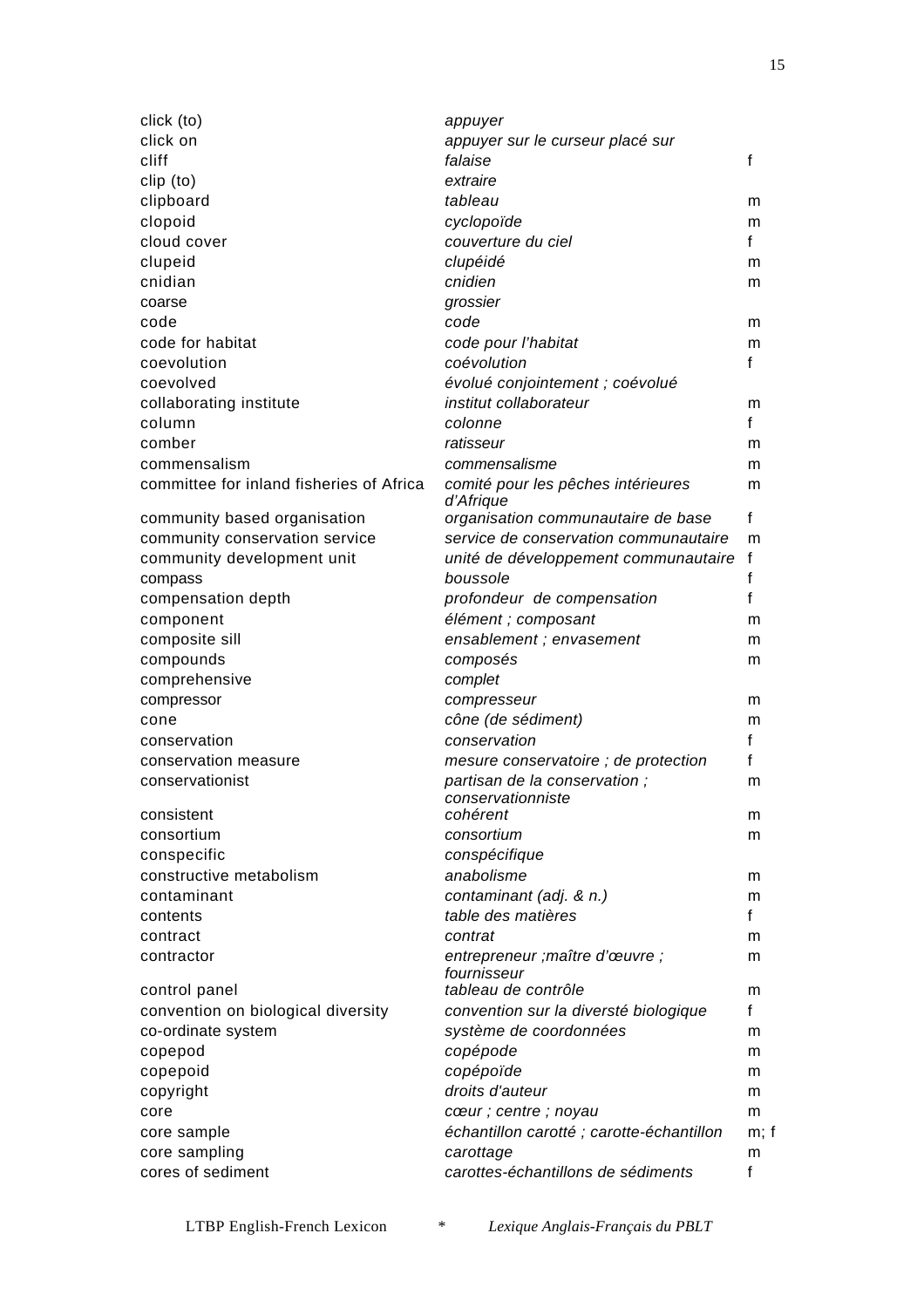| council                  | conseil                                       | m       |
|--------------------------|-----------------------------------------------|---------|
| coup                     | coup (politique)                              | m       |
| coverage                 | couverture                                    | f       |
| crab                     | crabe                                         | m       |
| crack                    | cassure                                       | f       |
| crevice                  | crevasse                                      | f       |
| cross sectoral           | inter-sectoriel, à travers les secteurs       |         |
| crude oil                | huile, pétrole brut                           | m       |
| crude oil                | huiles de flottation                          | m       |
| crusher                  | écraseur ; broyeur                            | m       |
| crustacean               | crustacéen                                    |         |
| cryptophytes             | cryptophytes                                  | m       |
| customize                | définir sur mesure                            |         |
| cyanophyte               | cyanophyte                                    | m       |
| cylinder                 | bouteille (de plongée)                        | f       |
| cyprinid                 | cyprinide ; cyprinidé                         | m       |
| cyprinodontid            | cyprinodonte ; cyprinodontidé                 | m       |
| cytheroid                | cythéroïde                                    | m       |
| dams                     | barrage                                       | m       |
| darwinuloid              | darwinuloïde                                  | m       |
| data set                 | jeu de données                                | m       |
| database                 | base de données                               | f       |
| date                     | date                                          | f       |
| dating                   |                                               |         |
| datum                    | datage; datation (par le carbone 14)<br>datum | m; f    |
|                          |                                               | m       |
| debriefing               | débriefing                                    | m       |
| decapodal                | décapode                                      | m       |
| decapods                 | décapodes                                     | m<br>f  |
| decision-making          | prise de décision                             |         |
| decompression            | décompression                                 | f       |
| decompression tables     | tables de décompression                       | f       |
| deeper profunder         | transformation; traitement                    | $f$ ; m |
| deforestation            | déboisement ; déforestation                   | m; f    |
| deliverables             | biens ou services pouvant être fournis        | m       |
| demersal                 | démersal                                      |         |
| denitrification          | dénitrification                               | f       |
| denudation               | dénudation                                    | f       |
| de-oxygenation           | désoxygénation                                | f       |
| depletion of ozone layer | réduction de la couche d'ozone                |         |
| depth                    | profondeur                                    |         |
| designate                | appelation                                    |         |
| desmid                   | desmide                                       |         |
| desorption               | désorption                                    | f       |
| destructive metabolism   | catabolisme                                   | m       |
| detrital                 | détritique                                    |         |
| detritivore              | détritivore                                   |         |
| deuterium                | deutérium                                     | m       |
| diaptomid                | diaptomide                                    | f       |
| diatom earth             | diatomite                                     |         |
| diatom ooze              | boue à diatomées                              | f       |
| diatomic                 | diatomique                                    |         |
| diatoms                  | diatomées                                     | f       |
| dichotomous              | dichotome                                     |         |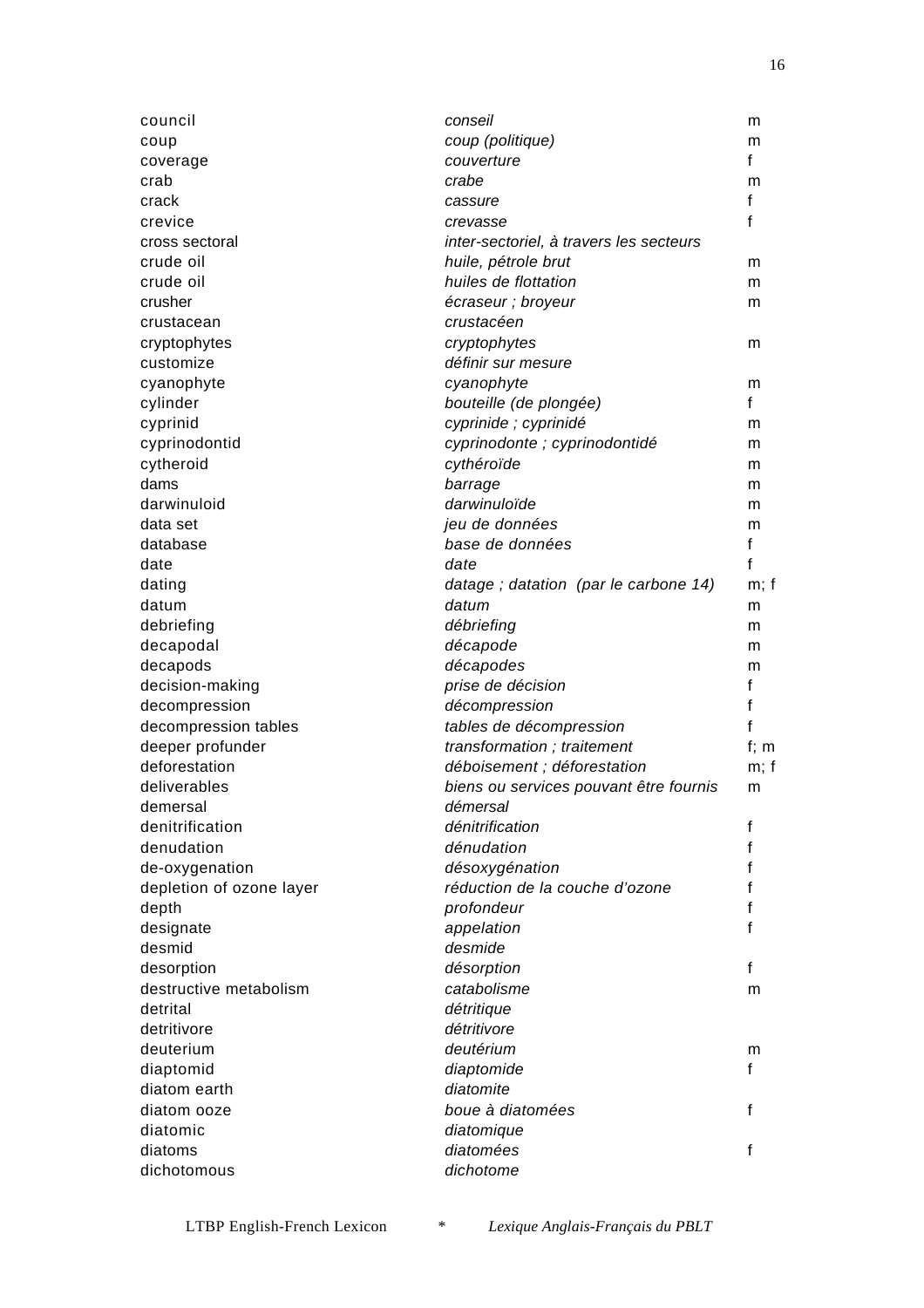| diet                               | régime alimentaire                                 | m       |
|------------------------------------|----------------------------------------------------|---------|
| digital chart of the world         | carte numérique du monde                           | f       |
| digital elevation model            | modèle numérique d'altitude                        | m       |
| digital format                     | format numérique                                   | m       |
| dinophyta                          | dinophyta; dinophytes                              | m       |
| dipnet                             | filet soulevé                                      | m       |
| directory                          | répertoire                                         | m       |
| display                            | affichage                                          | m       |
| display (to)                       | disposer                                           |         |
| dissolved organic carbon           | carbone organique dissous                          | m       |
| distorsion                         | déformation                                        | f       |
| distributary                       | canal de distrib; distributeur d'effluent;<br>bras | m       |
| dive                               | plongée                                            | f       |
| dive compass                       | boussole de plongée                                | f       |
| dive knife (pl knives)             | couteau(x) de plongée                              | m       |
| dive profile                       | profil de plongée                                  | m       |
| dive torch                         | lampe-torche de plongée                            | f       |
| diver                              | plongeur                                           | m       |
| donor                              | donateur ; bailleur de fonds                       | m       |
| downwelling                        | baisse d'eau ; courant descendant                  | $f$ ; m |
| drainage                           | hydrographie                                       | f       |
| drainage                           | rigole d'écoulement ou d'assèchement               | m       |
| drainage basin                     | bassin hydrographique ; bassin versant             | m       |
| drainage channel                   | émissaire ; canal d'assèchement                    | m       |
| drainage density                   | densité de drainage                                | f       |
| drainage pattern                   | réseau hydrographique                              | m       |
| drainage system                    | système de vidange ; réseau                        | m       |
|                                    | d'assainissement                                   |         |
| drift net                          | filet dérivant                                     | m       |
| drilling muds                      | boues de forage                                    | f       |
| driving forces                     | forces motrices                                    | f       |
| drop down menu                     | menu déroulant                                     | m       |
| echosounder                        | échosondeur                                        | m       |
| eco-climatology                    | éco-climatologie                                   | f       |
| ecomorphological                   | écomorphologique                                   |         |
| economic recovery programme        | programme de récupération économique m             |         |
| ecosystem                          | écosystème                                         | m       |
| ecotone                            | écotone                                            | m       |
| ecotrophic                         | écotrophique                                       |         |
| ectoparasitic                      | ectoparasitique                                    |         |
| effluent                           | effluent                                           | m       |
| effluent discharge                 | débit d'effluent                                   | m       |
| effluent treatment                 | épuration des eaux usées                           | f       |
| electrophoretic                    | électrophorétique                                  |         |
| e-mail                             | courrier électronique ; e-mail                     | m       |
| embracing law                      | loi cadre                                          | f       |
| encroachment                       | empiétement                                        | m       |
| endemic                            | endémique                                          |         |
| endemy                             | endémie                                            | f       |
| energy yield                       | en plein rendement                                 |         |
| enhance (to)                       | améliorer                                          |         |
| enlarge<br>environmental education | agrandir                                           |         |
|                                    | éducation pour l'environnement                     | f       |
|                                    |                                                    |         |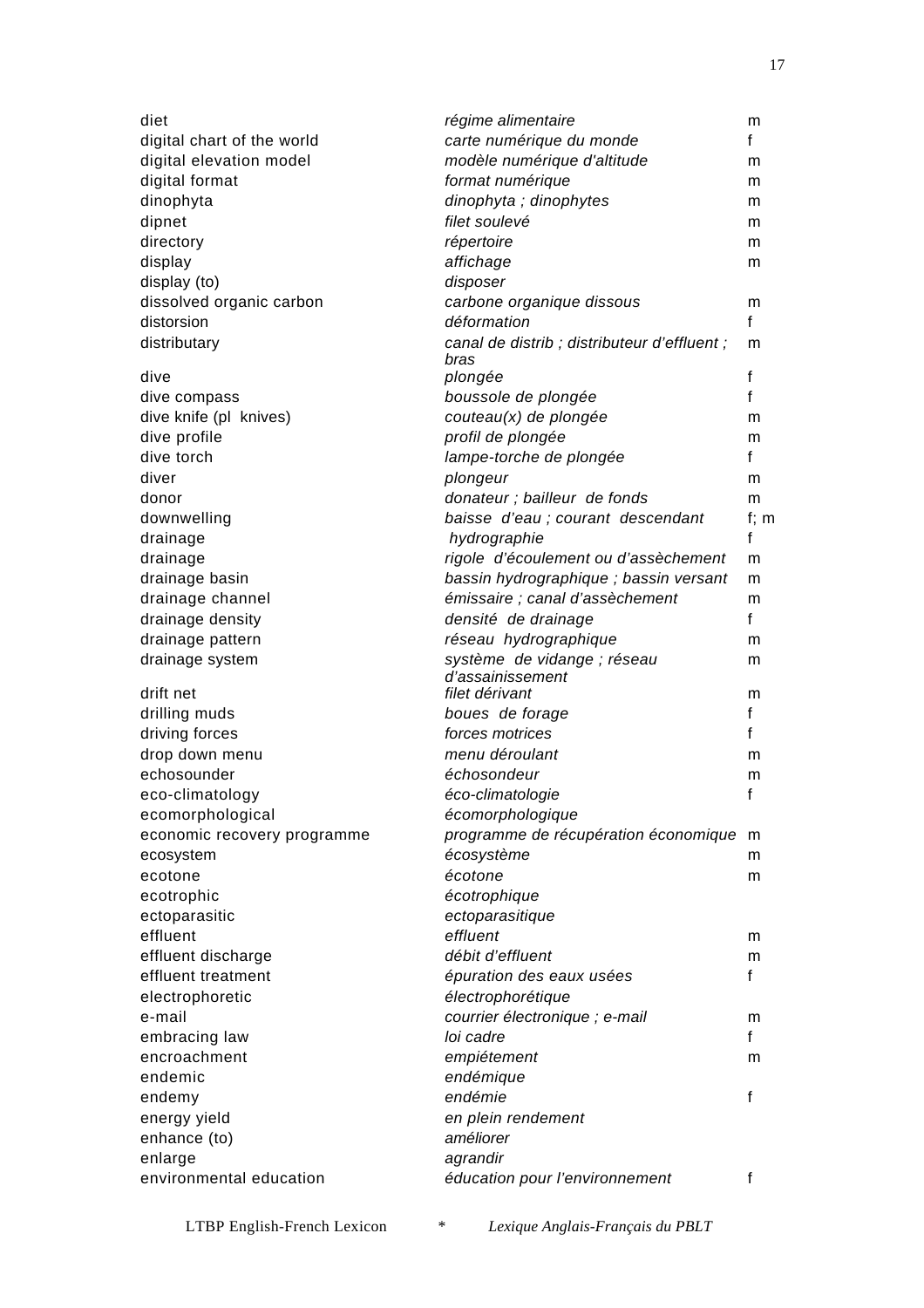| environmental impact assessment | évaluation de l'impact environnemental     | f           |
|---------------------------------|--------------------------------------------|-------------|
| epilimnetic                     | épilimnétique                              |             |
| epilimnion                      | épilimnion                                 | m           |
| epilithic                       | épilithique                                |             |
| epiphyte                        | épiphyte                                   | f           |
| epiphytic                       | épiphyte                                   |             |
| epiphytism                      | épiphytisme                                | m           |
| epiphyton                       | épiphyton                                  | m           |
| epipsammon                      | épipsammon                                 | m           |
| epipyton                        | épipyton                                   | m           |
| eretmodine                      | éretmodine                                 | f           |
| estuary                         | estuaire                                   | m           |
| ethno-ichthyology               | ethno-ichthyologie                         | f           |
| eubacteria                      | eubactéries                                | f           |
| euglenoids                      | euglénoïdes                                | m           |
| euglenophytes                   | euglénophyte ; euglène                     | m           |
| euphotic                        | euphotique                                 |             |
| european economic community     | communauté économique européenne           | f           |
| eutrophic                       | eutrophique, eutrophe (lac)                |             |
| eutrophication                  | eutrophisation                             | f           |
| eutrophy                        | eutrophie                                  | f           |
| evapotranspiration              | évapotranspiration                         | f           |
| event                           | événement                                  | m           |
| event date                      | date de l'événement                        | f           |
| ex-bond                         | douane payée                               | f           |
| executing agency                | agence d'exécution                         | f           |
| executive summary               | résumé exécutif                            | m           |
| exogenously                     | d'une façon exogène                        |             |
| extension                       | extension; vulgarisation                   | f           |
| extraction                      | prélèvement ; exploitation                 |             |
| facies                          | couches ; faciès                           | f           |
| falls                           | cascades                                   | f           |
| false easting                   | déviation orientale                        | f           |
| false northing                  | déviation septentrionale                   | f           |
| farmland                        | terrain agricole                           | m           |
| fault reporting                 | procédure de signalement des problèmes f   |             |
| faunal                          | faunistique ; faunique                     |             |
| feature                         | caractéristique                            | f           |
| feature                         | objet                                      | m           |
| feature                         | aspect                                     | m           |
| feeder                          | affluent; canal d'alimentation             | m           |
| feeding                         | alimentation                               | f           |
| feeding apparatus               | appareil nutritif                          | m           |
| feeding process                 | mode d'alimentation                        | m           |
| ferry                           | transbordeur                               | m           |
| fertilisers                     | engrais                                    | m           |
| field                           | domaine                                    | m           |
| field                           | champ                                      | m           |
| field log sheet                 | formulaire de terrain                      | m           |
| filament algae                  | algues filamenteuses                       | f           |
| file                            | fichier                                    | m           |
| file browser window             | fenêtre permettant de consulter le fichier | $\mathbf f$ |
| file manager                    | gestionnaire des fichiers                  | m           |
|                                 |                                            |             |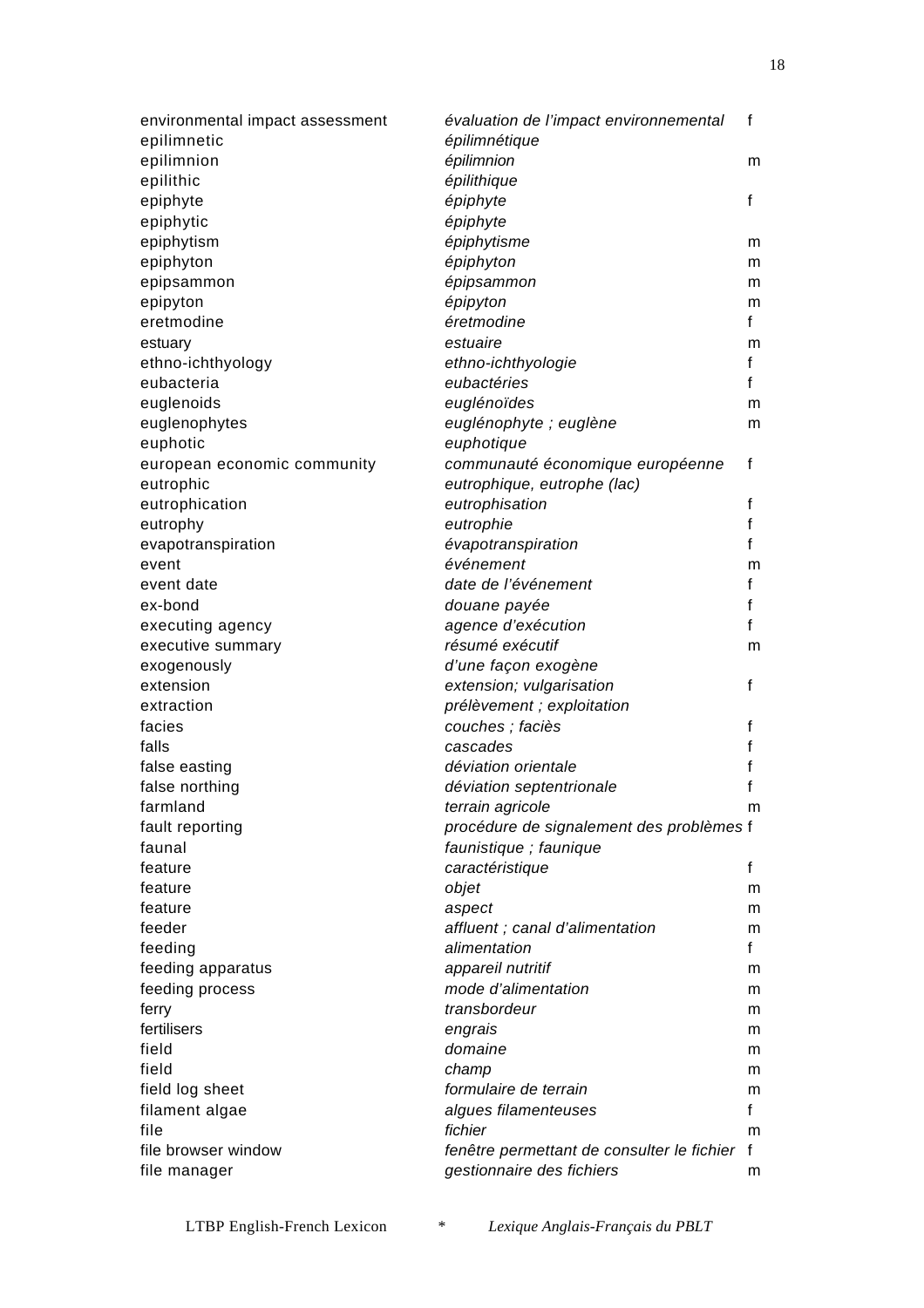| filter feeder                                      | celui qui se nourrit par filtre                           |      |
|----------------------------------------------------|-----------------------------------------------------------|------|
| filter feeding                                     | alimentation par filtration                               | f    |
| filterer                                           | filtreur                                                  | m    |
| fin                                                | palme                                                     | f    |
| finnish development agency                         | agence finlandaise pour le<br>développement               | f    |
| firmness                                           | fermeté                                                   | f    |
| fish                                               | poisson                                                   | m    |
| fish biologist                                     | biologiste des poissons ; ichtyologue                     | m    |
| fish breeding                                      | pisciculture                                              | f    |
| fish farm                                          | établissement piscicole                                   | m    |
| fish feeding                                       | alimentation du poisson                                   | f    |
| fish poison                                        | poison pour poissons                                      | m    |
| fish ponds                                         | viviers à poissons                                        | m    |
| fish pump                                          | pompe à poisson                                           | f    |
| fish-eating                                        | piscivore, ichtyophage                                    |      |
| fisheries                                          | pêche ; pêcheries                                         | f    |
| fisheries department                               | service de la pêche/pêcherie                              | m    |
| fishing                                            | pêche                                                     | f    |
|                                                    | lampe de pêche                                            | f    |
| fishing lamp                                       | unité de pêche                                            | f    |
| fishing unit                                       |                                                           |      |
| fish-shaped                                        | pisciforme                                                |      |
| fixing (N-fixing)                                  | fixation (de l'azote)                                     | f    |
| float                                              | flotteur                                                  | m    |
| floc                                               | floc; floculat; agrégat                                   | m    |
| flocculation                                       | floculation                                               | f    |
| flock                                              | groupe proche                                             | m    |
| flotation oils                                     | huiles de flottation                                      | f    |
| flow                                               | écoulement ; courant ; flux ; flot                        | m    |
| flow control                                       | régulation de débit                                       | f    |
| flow delta                                         | delta de marée                                            | m    |
| flow direction                                     | sens de l'écoulement ; direction de                       | m; f |
|                                                    | l'écoulement                                              |      |
| flow in open channels                              | écoulement dans des canaux découverts m                   |      |
| flow path                                          | voie de passage                                           | f    |
| flow pattern                                       | configuration ou diagramme<br>d'écoulement                | f    |
| flue cured tobacco                                 | tabac à séchage par conduit de chaleur                    | m    |
| flushing time                                      | durée de balayage                                         | f    |
| flying mesh or flymesh                             | maille folle                                              | f    |
| folder                                             | dossier                                                   | m    |
|                                                    | chaîne (ou trame) alimentaire                             | f    |
| food chain (or food web)                           | qui fourrage                                              |      |
| foraging<br>fords                                  |                                                           |      |
|                                                    | gués                                                      | m    |
| Forel-Ule colour scale                             | échelle de couleurs Forel-Ule                             | f    |
| foreshore flat                                     | avant-plage                                               | f    |
| forest                                             | forêt                                                     | f    |
| forestry                                           | foresterie                                                | f    |
| form                                               | formulaire                                                | m    |
| framework                                          | structure                                                 | f    |
| framework fisheries management plan<br>free living | plan cadre d'aménagement des pêches<br>indépendant; libre | m    |
| free living medusa stage                           | stade méduse indépendant                                  | m    |
| fresh water                                        | eau douce                                                 | f    |
|                                                    |                                                           |      |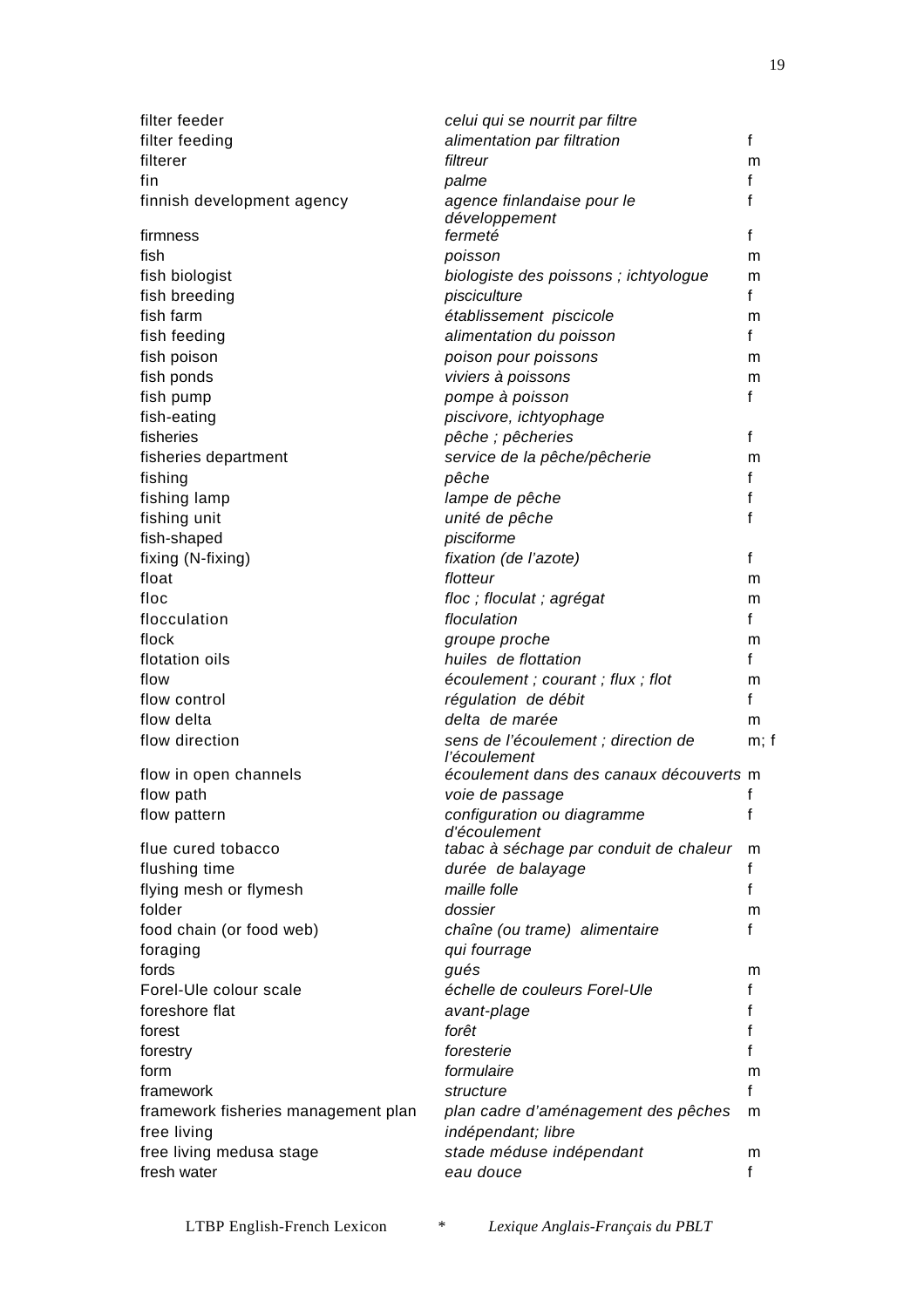| fringing                          | de bordure                                        |              |
|-----------------------------------|---------------------------------------------------|--------------|
| from the floor                    | du groupe ; de l'assemblée ; de la salle          |              |
| fry                               | frai ; fretin ; alevin ; poissonnaille            | m; m; m; f   |
| fuel depot                        | dépôt de carburant                                | m            |
| fuel oil                          | pétrole ; mazout                                  | m            |
| fuel oil combustion products      | produits de combustion de pétrole                 | m            |
| full mesh (in cutting of netting) | maille franche (en coupe de filet                 | $\mathsf{f}$ |
| funnel                            | entonnoir                                         | m            |
| game controlled area              | domaine de chasse contrôlé                        | m            |
| game reserve                      | réserve naturelle                                 | f            |
| game warden                       | garde-chasse                                      | m            |
| gastropod                         | gastéropode                                       | m            |
| gauged                            | calibré ; étalonné ; jaugé ; mesuré ; standardisé |              |
| gauging                           | jaugeage                                          | m            |
| gazetted forest                   | forêt classée                                     | f            |
| gear                              | équipement de pêche ; engin de pêche              | m            |
| gear size                         | taille de l'engin                                 | f            |
| gear type                         | type de l'engin                                   | m            |
| genotype                          | génotype                                          | m            |
| genus (pl genera)                 | genre                                             | m            |
| geographical information system   | système d'informations géographiques              | m            |
| geo-referenced                    | à références géographiques                        |              |
| gill                              | branchies                                         | f            |
| gill net                          | pose des filets                                   | f            |
| gill net setting                  | filet maillant                                    | m            |
| GIS                               | <b>SIG</b>                                        | m            |
| global environmental facility     | fonds pour l'environnement mondial                | m            |
| global positioning system         | système de positionnement global                  | m            |
| global warming                    | réchauffement global, mondial,<br>planétaire      | m            |
| grab                              | attraper                                          |              |
| grab                              | benne; grappin                                    | f; $m$       |
| grab (to)                         | attraper                                          |              |
| grabens                           | grabens; fossés                                   | m            |
| graphical user interface          | interface graphique de l'utilisateur              | f            |
| graticule                         | graticule                                         | f            |
| gravel                            | gravier                                           | m            |
| gravelbeach                       | plage graveleuse                                  | f            |
| grazer (non selective feeder)     | brouteur non sélectif                             | m            |
| grazing                           | pâturage; pâture                                  | m; f         |
| grazing angle                     | angle d'incidence rasante                         | m            |
| grazing micro-crustacean          | micro-crustacé brouteur                           | m            |
| grazing pressure                  | pression de pâturage                              | $\mathsf{f}$ |
| grazing rate spectra              | spectre des taux de broutage                      | m            |
| grazing zooplancton               | zooplanctonophage                                 | m            |
| grazing zooplanctor               | organisme planctonique brouteur                   | m            |
| grazing zooplankter               | zooplancton brouteur                              | m            |
| grazing zooplankton               | spyrogyres                                        | m            |
| green algae                       | algues brunes                                     |              |
| grid                              | grille                                            | f            |
| grid                              | grid                                              | f            |
| gross domestic product            | produit intérieur brut                            | m            |
| gross national product            | produit national brut                             | m            |
| ground water                      | hydrologie des eaux souterraines                  | f            |
|                                   |                                                   |              |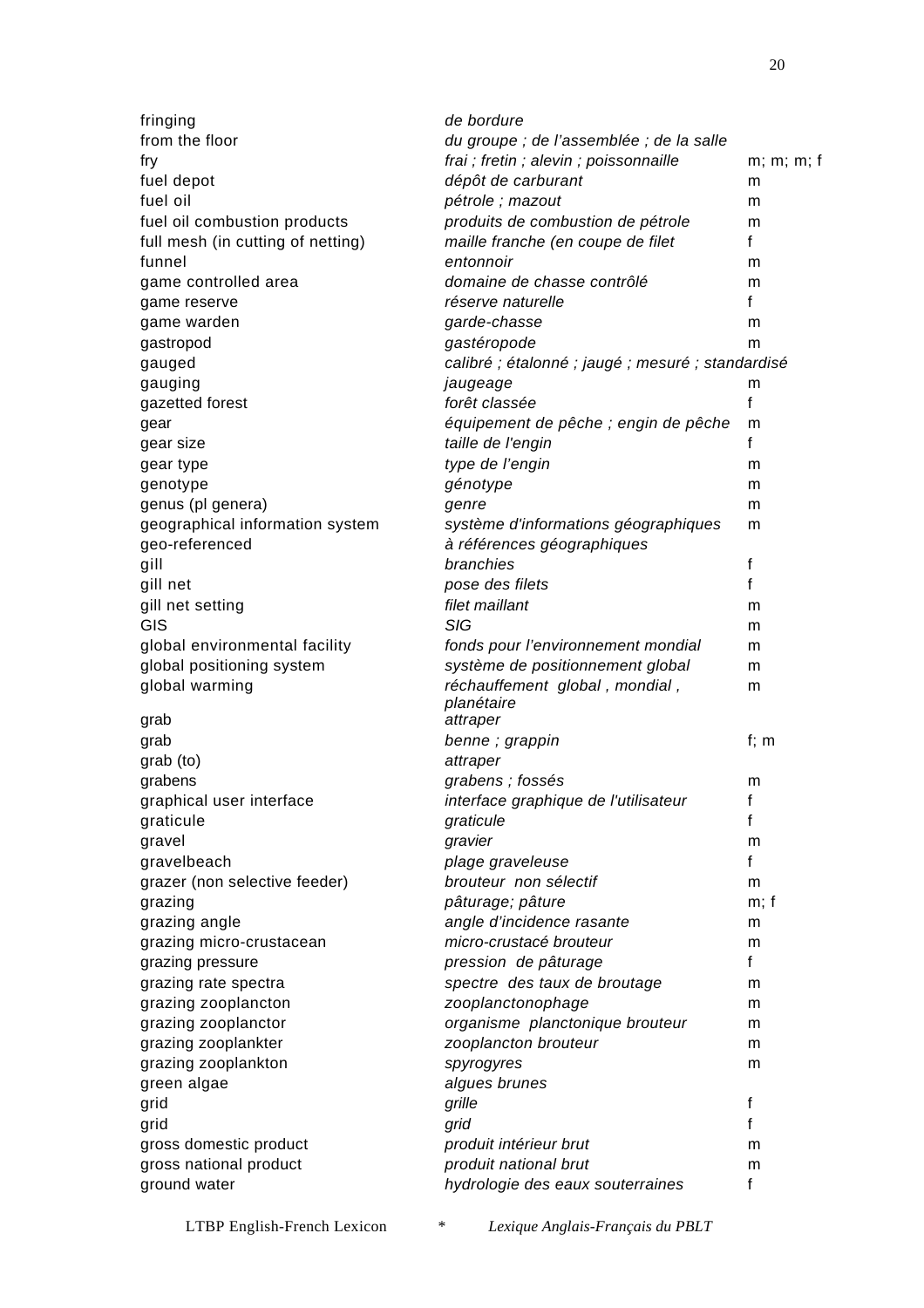| ground water hydrology       | nappe /eau phréatique ; nappe d'eau<br>souterraine | f                 |
|------------------------------|----------------------------------------------------|-------------------|
| <b>GUI</b>                   | IGU                                                |                   |
| harbour authorities          | autorités portuaires                               | $\mathsf{f}$      |
| harbour oil spills           | déversement d'huiles dans les ports                | m                 |
| hard-copy output             | sortie sur papier                                  | f                 |
| hardware                     | matériel                                           | m                 |
| harpacticoid crustacea       | crustacés harpacticoïdes                           | m                 |
| harpacticoids                | harpacticoïdes                                     | m                 |
| harvesting bacteria          | bactéries moissonneuses                            | $\mathsf{f}$      |
| hatching                     | incubation (des œufs); éclosion (d'une             | f                 |
|                              | couvée)                                            |                   |
| head erosion                 | érosion régressive                                 | f                 |
| head of water                | pression d'eau colonne d'eau; hauteur              | f                 |
| headline                     | de chute<br>corde de dos                           | $\mathsf{f}$      |
| headquarters                 | siège                                              | m                 |
| headward                     | allant de l'avant ; qui avance ; progressif        |                   |
| headwaters                   | amont                                              | m                 |
| heterocyst                   | hétérocyste                                        | m                 |
| heterospecific               | hétérospécifique                                   |                   |
| heterotrophic                | hétérotrophe                                       |                   |
| heterotrophism               | hétérotrophie                                      | m<br>$\mathsf{f}$ |
|                              |                                                    | f                 |
| high water<br>highlight      | marée haute, hautes eaux ; pleine mer<br>allumer   |                   |
| hirudinea                    | hirudinea, hirudinées                              | $\mathsf{f}$      |
| hook                         |                                                    |                   |
| hot spring                   | hameçon<br>source d'eaux chaudes                   | m<br>f            |
| hotlink                      | filet calé                                         |                   |
| hotlink                      | hotlink                                            | m                 |
| hummocks                     | tertres                                            | m                 |
| hunter                       | chasseur                                           | m                 |
| hydrachnid                   | hydrachne                                          | m                 |
| hydrachnidae                 | hydrachnidés                                       | m                 |
| hydrocarbon                  | hydrocarbure                                       | m<br>f            |
| hydrodynamics                | hydrodynamique                                     | f                 |
| hydrogen peroxide            | eau oxygénée                                       | $\mathsf{f}$      |
| hydroid                      | hydroïde                                           |                   |
| hydroids                     | hydroida, hydraires                                |                   |
| hydrological                 | hydrologique                                       | m                 |
| hydrology                    | hydrologie                                         | $\mathsf{f}$      |
| hydrometric, hydrometrical   | hydrométrique                                      |                   |
| hydrophytes                  | hydrophytes                                        | m                 |
| hydrothermal                 | hydrothermique ; hydrothermal                      |                   |
| hydrothermalism              | hydrothermalisme                                   | f                 |
| hypolimnetic                 | hypolimnétique                                     |                   |
| hypolimnion                  | hypolimnion                                        | m                 |
| hypoxia                      | hypoxémie                                          | f                 |
|                              | hypoxique                                          |                   |
| hypoxic<br>ichthyofauna      | ichthyofaune                                       | f                 |
| idnumber                     | identifiant                                        |                   |
|                              |                                                    | m                 |
| igneous                      | igné<br>impact de la sédimentation                 |                   |
| impact of sediment discharge |                                                    | m                 |
| implementing contractor      | entrepreneur d'exécution ; maître                  | m                 |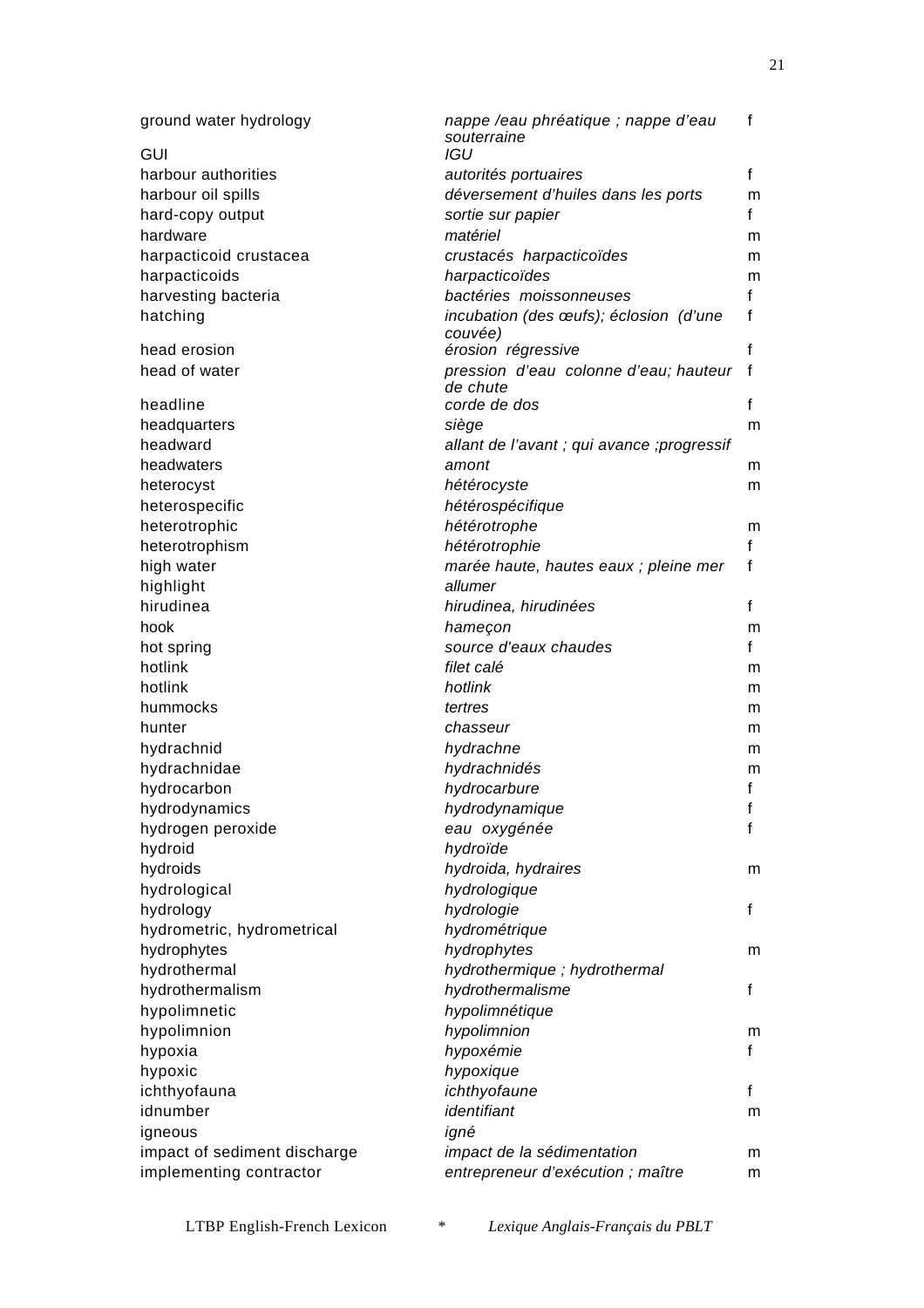|                                                               | d'œuvre                                                             |        |
|---------------------------------------------------------------|---------------------------------------------------------------------|--------|
| impoundment                                                   | retenue ; eaux captées (par<br>endiguement)                         | f      |
| imprest                                                       | comptabilité de prévision                                           | f      |
| imprest system                                                | revenu net                                                          | m      |
| in full yield                                                 | avance de fonds                                                     | f      |
| inception report                                              | rapport de début du projet                                          | m      |
| inception workshop                                            | atelier de début du projet                                          | m      |
| inceptive                                                     | initial                                                             |        |
| incident radiation                                            | irradiation incidente/d'incidence                                   | f      |
| inclination                                                   | inclinaison                                                         | f      |
| incremental                                                   | croissant; d'augmentation, d'accroissement                          |        |
| industrial and civil works                                    | chantiers industriels et du génie civil                             | m      |
| inflatable                                                    | gonflable                                                           |        |
| inflatable boat                                               | bateau gonflable                                                    | m      |
| inflatable float                                              | flotteur gonflable                                                  | m      |
| infloowing current                                            | courant d'entrée                                                    | m      |
| inflow                                                        | affluence                                                           |        |
| inflow canal                                                  | canal d'amenée                                                      | m      |
| inflow of water                                               | influx; venue d'eau                                                 | m; f   |
| inflowing                                                     | entrant                                                             |        |
| inflowing river                                               | rivière affluente                                                   | f      |
| inflowing waters                                              | eaux affluentes                                                     | f      |
| influent                                                      | qui afflue ; affluent (cours d'eau)                                 | m      |
| influent stream                                               | cours d'eau émissif                                                 | m      |
| influent tide                                                 | marée montante                                                      | f      |
| influent water                                                | eau de pénétration                                                  | f      |
| information management system                                 | système de gestion de l'information                                 | m      |
| infrageneric                                                  | infragénérique                                                      |        |
| infraspecific                                                 | infraspécifique                                                     |        |
| infra-sub-specific                                            | infra-sous-spécifique                                               |        |
| inland water body                                             | masse d'eau intérieure                                              | f      |
| in-service training centre                                    | centre de formation en cours d'emploi                               |        |
| inshore                                                       | près des terres ; vers la côte ; côtier                             |        |
| inshore fishery                                               | pêche côtière                                                       | f      |
| inshore wind                                                  | brise du lac                                                        | f      |
| institute for resource assessment                             | institut d'évaluation de ressources                                 | m      |
| institute of freshwater ecology                               | écologie des eaux douces                                            | f      |
| integrated rural development<br>programme                     | programme de développement rural<br>intégré                         | m      |
| interagency agreement                                         | accord interagence                                                  | m      |
| interbreeding<br>interface                                    | entrecroisement (d'individus de races<br>différentes)<br>interface  | m<br>f |
| interflow                                                     | courant intermédiaire                                               |        |
|                                                               | fonds monétaire international                                       | m      |
| international monetary fund<br>international rescue committee | comité de secours international                                     | m      |
| international union for the cons. of                          |                                                                     | m<br>f |
| nature<br>intralacustrine                                     | union internationale pour la cons. de la<br>nature<br>intralacustre |        |
| island                                                        | île                                                                 | f      |
| isohyet                                                       | isohyète                                                            |        |
| isothermal                                                    | isotherme; isothermique                                             |        |
| item                                                          | rubrique                                                            | f      |
|                                                               |                                                                     |        |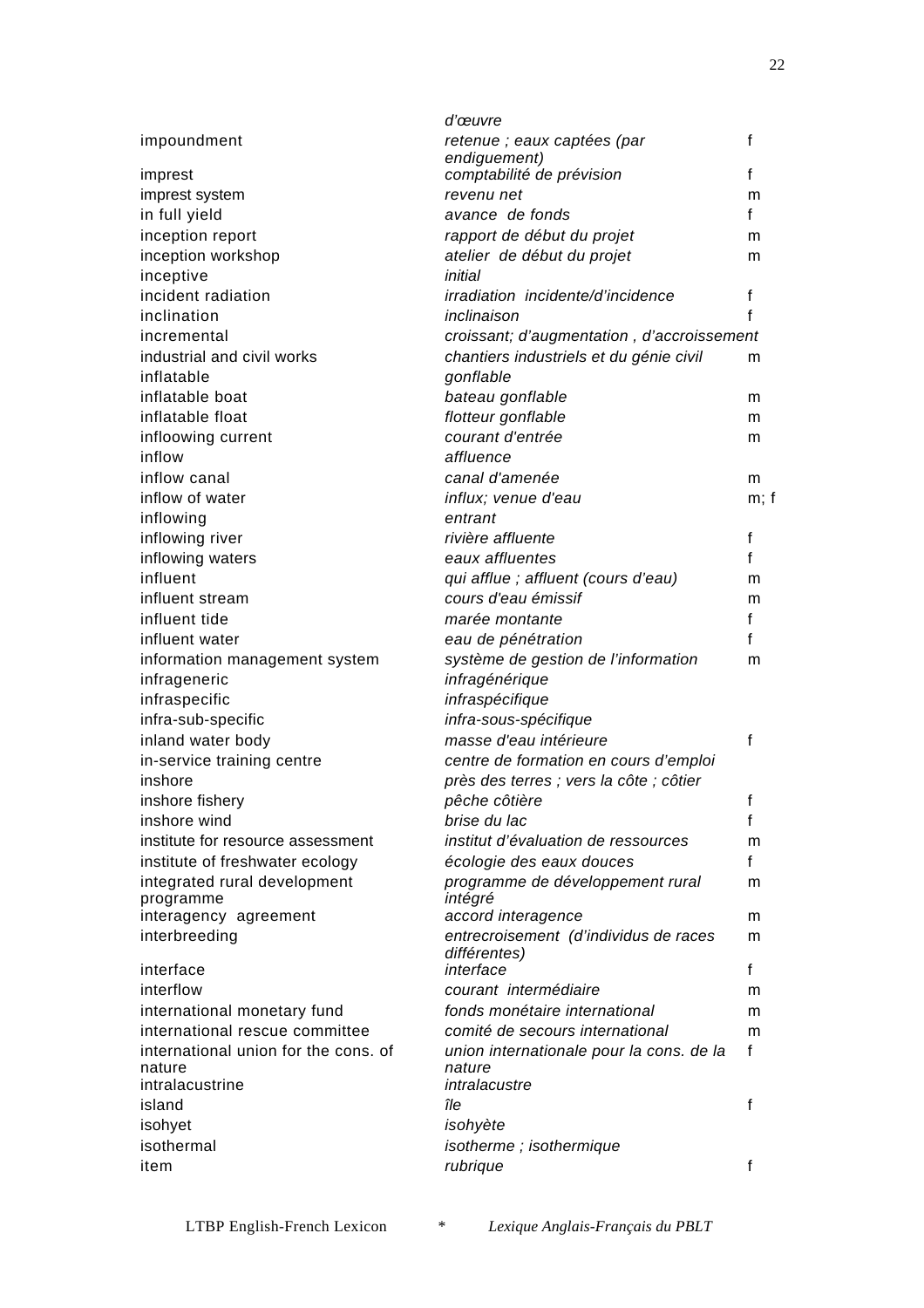| jacket                               | compensateur de flottabilité                       | m       |
|--------------------------------------|----------------------------------------------------|---------|
| jelly-fish                           | méduse                                             | f       |
| jerky                                | saccadé                                            |         |
| jerky conveyor belt model            | modèle de la courroie de transport<br>saccadé      | m       |
| jungle ecotone                       | écotone de la jungle                               | m       |
| juvenile                             | juvénile                                           |         |
| juvenile school                      | banc de juvéniles                                  | m       |
| kaolinite                            | kaolinite                                          |         |
| kinetic                              | cinétique (adj)                                    |         |
| kinetically-induced                  | induit par l'énergie cinétique                     |         |
| kinetics                             | cinétique (n)                                      | f       |
| knife (plur knives)                  | couteau(x)                                         | m       |
| knot                                 | noeud                                              | m       |
| K-selected                           | sélectionné K                                      |         |
| label (to)                           | étiqueter                                          |         |
| lacustrine                           | lacustre                                           |         |
| lagoon                               | lagon                                              | m       |
| lake state                           | état du lac                                        | m       |
| lamellae                             | lamelle ; champignon                               | $f$ ; m |
| lamellibranch                        | lamellibranche                                     | f       |
| lamprologine (cichlid)               | (cichlidé) lamprologine                            |         |
| lamprologini                         | lamprologini                                       |         |
| land cover                           | couvert végétal                                    | m       |
| land system                          | systéme des sols                                   | m       |
| land use                             | occupation du sol                                  | f       |
| landmark                             | repère; événement important                        |         |
| landmark                             | site remarquable                                   | m       |
| landuse                              | utilisation du sol                                 | f       |
| latitude                             | latitude                                           | f       |
| layer                                | couche                                             | f       |
| layout                               | plan                                               | m       |
| legal                                | législation                                        | f       |
| lernaeidae                           | lernaeidée                                         | f       |
| letter of agreement                  | lettre contractuelle, d'accord                     | f       |
| letter of intent                     | lettre d'intention                                 | f       |
| liftnet                              | carrelet                                           | m       |
| limnological                         | limnologique                                       |         |
| limnology                            | limnologie                                         | f       |
| loam                                 | glaise végétale ; limon ; terre forte ou<br>grasse | f; m; f |
| local applications of remote sensing | applications locales de télédétection              | f       |
| locality                             | localité                                           | f       |
| location                             | emplacement                                        | m       |
| location                             | endroit                                            | m       |
| location                             | localisation                                       | f       |
| locks                                | écluses                                            | f       |
| locus                                | locus                                              | m       |
| log-linear                           | logarithme linéaire ; log-linéaire                 | m       |
| longitude                            | longitude                                          | f       |
| lookup                               | inventaire                                         | m       |
| lower-case                           | lettre minuscule                                   | f       |
| lowland                              | basses terres                                      | f       |
| <b>LTBP</b>                          | PBLT                                               |         |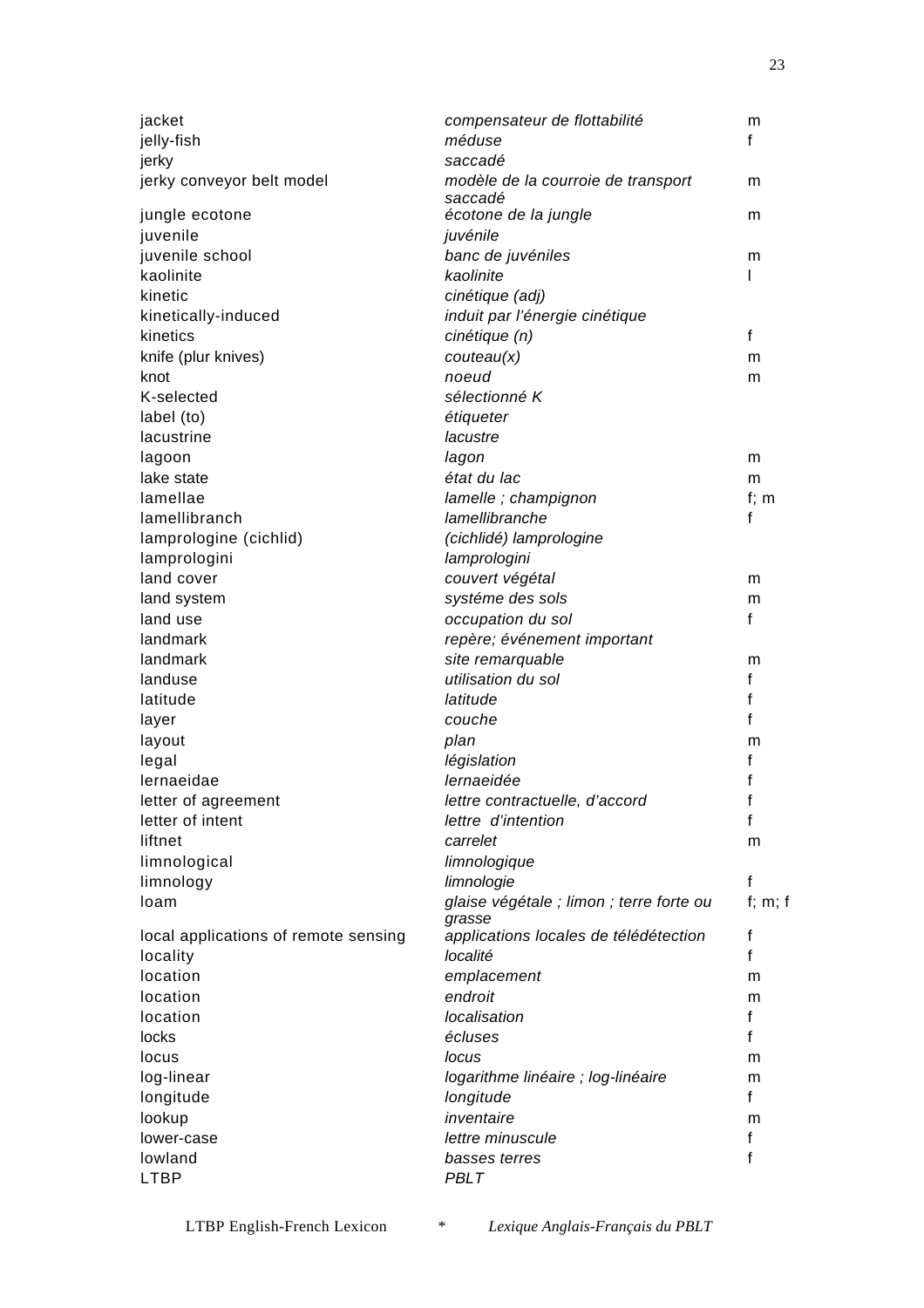| lungfish                          | poisson pulmoné                                     | m |
|-----------------------------------|-----------------------------------------------------|---|
| macrofilter                       | macrofiltre ; macrofiltreur                         | m |
| macrofiltering                    | macrofiltrage                                       | m |
| macrophyte                        | macrophyte                                          | m |
| macruran                          | macroure                                            | f |
| macruridae                        | macrurida; macruridés                               | m |
| macrurous                         | macroure                                            | f |
| manioc                            | manioc                                              | m |
| manta board                       | planche manta                                       | f |
| manta survey                      | observation manta                                   | f |
| map layout                        | plan de la carte                                    | m |
| marine resources assessment group | groupe d'évaluation des ressources<br>marines       | m |
| marker reel                       | enrouleur                                           | m |
| marketing                         | commercialisation                                   | f |
| marsh                             | marécage                                            | m |
| master plan                       | plan d'ensemble ; plan directeur                    | m |
| master register                   | registre; livre de référence principal<br>/original | m |
| match (to)                        | correspondre                                        |   |
| medusa                            | méduse                                              | f |
| memorandum of understanding       | mémorandum d'entente, d'accord                      | m |
| meromictic                        | méromictique                                        |   |
| mesh                              | maille                                              | f |
| mesocyclop                        | mésocyclope                                         |   |
| mesozoic                          | mésozoïque                                          |   |
| metabolism                        | métabolisme                                         | m |
| metadata                          | métadonnée                                          | f |
| metadatabase                      | métadatabase                                        | f |
| metamorphic                       | métamorphique                                       |   |
| metapopulation                    | métapopulation                                      | f |
| methane                           | méthane                                             | m |
| micaceous                         | micacé                                              |   |
| micro-algae                       | microalgues                                         | f |
| microfilter                       | microfiltre; microfiltreur                          | m |
| micro-invertebrate                | micro-invertébré                                    | m |
| microphagous                      | microphage                                          |   |
| microphytobenthos                 | microphytobenthos                                   |   |
| micro-scale                       | à l'échelle microscopique ; de très petite taille   |   |
| mid-term evaluation               | évaluation à mi-parcours                            | f |
| midthermocline                    | thermocline centrale médiane                        | f |
| mine dumps                        | déblais miniers                                     | m |
| mining                            | exploitation minière / des carrières                | f |
| minor economic activity           | activité économique secondaire                      | f |
| misidentification                 | identification erronée                              | f |
| mixolimnion                       | mixolimnion                                         |   |
| mochokid (catfish)                | (poisson-chat) mochokide                            | m |
| modal                             | modal                                               |   |
| mollusca                          | mollusques                                          | m |
| molluscan                         | de mollusque                                        |   |
| molluscivorous                    | plongée d'observation                               | f |
| monimolimnion                     | mollusconophage molluscine                          |   |
| monitoring                        | monimolimnion                                       |   |
| monitoring dive                   | surveillance ; surveillance continue                | f |
|                                   |                                                     |   |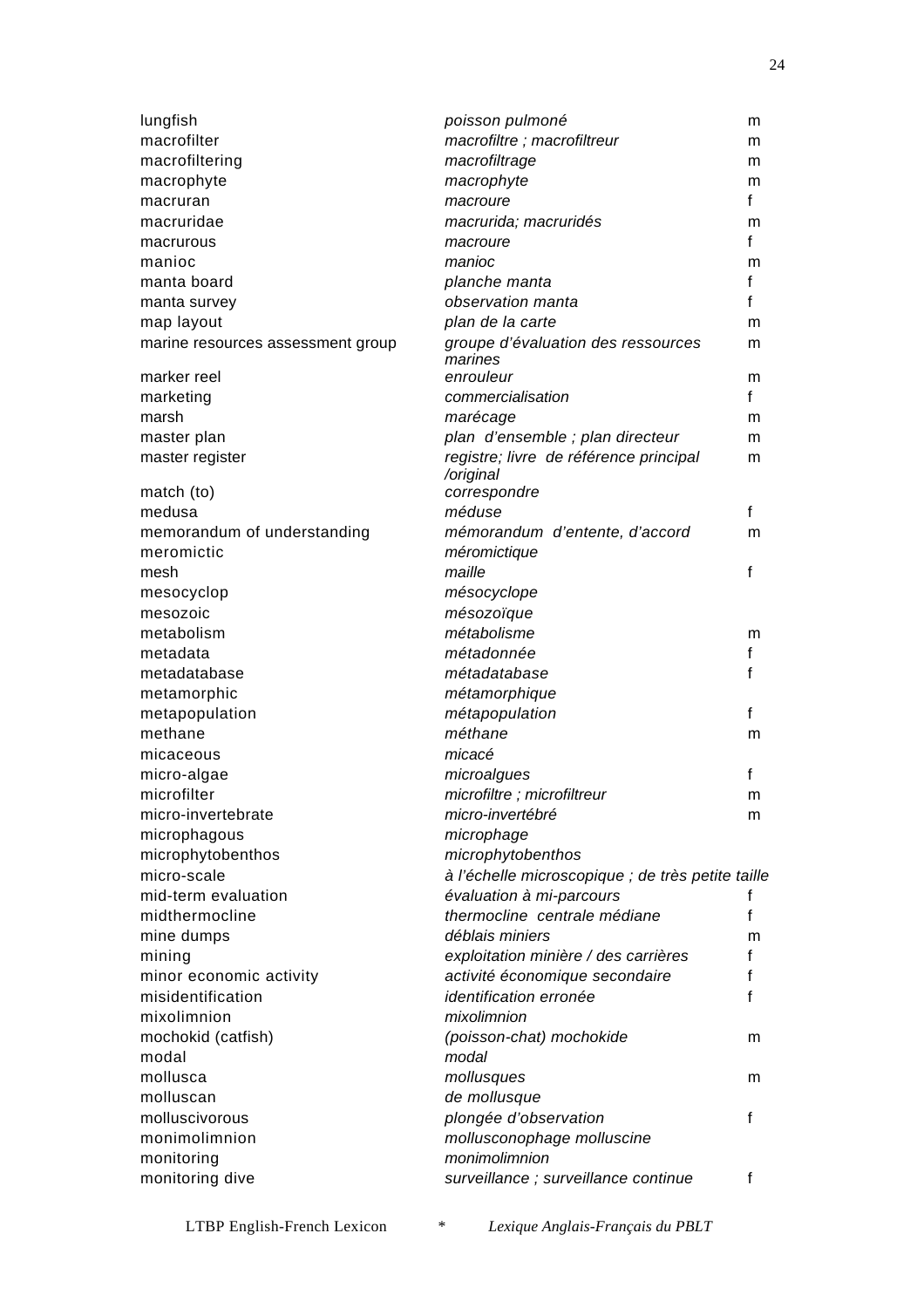| monotypic(al)                              | monotype                                                 |              |
|--------------------------------------------|----------------------------------------------------------|--------------|
| morph                                      | forme morphe                                             | f            |
| morphometry                                | morphométrie                                             | f            |
| morphospecies                              | genres morphologiquement distinctes                      | m            |
| mouthbrooding                              | incubation buccale                                       |              |
| mud-sized                                  | de la taille de la boue; d'une particule argileuse       |              |
| mussel                                     | mollusque                                                | m            |
| mysis-stage                                | stade mysis                                              | m            |
| national coordinator                       | coordonnateur (ou coordinateur) national                 | m            |
| national env management council            | conseil national de gestion de<br><i>l'environnement</i> | m            |
| national environmental action plan         | plan national d'action environnementale                  | m            |
| national institute for scientific research | institut national pour la recherche<br>scientifique      | m            |
| national park                              | parc national                                            | m            |
| national park and wildlife service         | service national des parcs et de la vie<br>sauvage       | m            |
| national sectoral problem analysis         | analyse diagnostique nationale                           | $\mathsf{f}$ |
| national working group                     | groupe de travail national                               | m            |
| natural resources                          | ressources naturelles                                    | $\mathsf{f}$ |
| natural resources officer                  | chargé de ressources naturelles                          | m            |
| natural woodland                           | bois naturel                                             | m            |
| nekton                                     | necton                                                   | m            |
| nephelometry turbidity unit                | unité de turbidité de néphélométrie                      | f            |
| nerita                                     | nérite                                                   |              |
| neritic                                    | néritique                                                |              |
| neritidae                                  | néritidés                                                | m            |
| nest                                       | nid                                                      | m            |
| net                                        | filet                                                    | m            |
| net yield                                  | revenu net                                               | m            |
| netting                                    | nappe de filet                                           | $\mathsf{f}$ |
| netting yarn                               | fil pour filet                                           | m            |
| nibbler                                    |                                                          |              |
|                                            | grignoteur                                               | m            |
| nitrogen                                   | azote                                                    | m            |
| nodal                                      | nodal                                                    |              |
| non -governmental organisation             | organisation non-gouvernementale                         | f            |
| nonperennial                               | temporaire                                               |              |
| nontronite                                 | nontronite                                               |              |
| note                                       | note                                                     | f            |
| notebook                                   | carnet                                                   | m            |
| notice                                     | préavis                                                  | m            |
| nursery ground                             | site de croissance des jeunes poissons                   | m            |
| nutrient                                   | aliment ou élément nutritif ; nutriment                  | m            |
| nutrient removal<br><b>ODBC</b>            | élimination de sels nutritifs<br><b>ODBC</b>             | $\mathsf{f}$ |
|                                            |                                                          |              |
| officer                                    | responsable                                              | m            |
| offshore                                   | au large                                                 |              |
| oil                                        | pétrole ; hydrocarbures                                  | m; f         |
| oil palm                                   | palmier à huile                                          | m            |
| oil-spills                                 | nappe de pétrole ; marée noire                           | f            |
| oil-water interface                        | interface eau-huile                                      | f            |
| oligochaetes                               | oligochètes                                              | f            |
| oligotrophic                               | oligotrophique ; oligotrophe                             |              |
| oligotrophism                              | oligotrophisme                                           |              |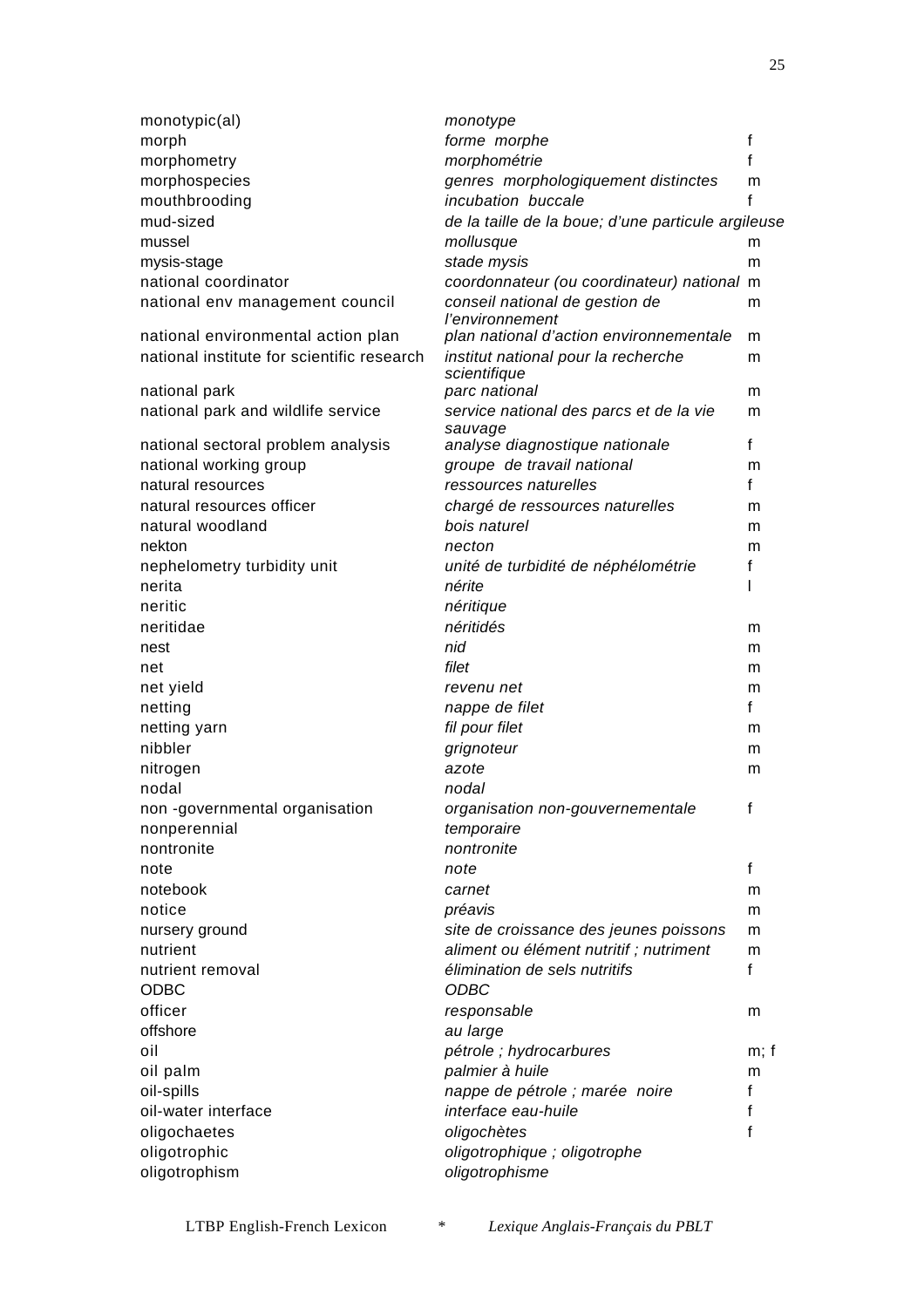| omnivores                 | omnivores                                 | m       |
|---------------------------|-------------------------------------------|---------|
| open channel              | canal à surface libre                     | m       |
| open water                | eau libre; en pleine mer                  | f       |
| organochlorine            | organochloré                              |         |
| orthokinetic              | orthocinétique                            |         |
| otolith (or otolite)      | otolithe ou otolite                       |         |
| outflow                   | écoulement ; échappement ; sortie         | m; m; f |
| outline                   | vue d'ensemble                            | f       |
| outline (to)              | souligner                                 |         |
| overfishing               | pêche excessive ; surpêche                | f       |
| overflowing stream        | émissaire                                 | m       |
| overgrazing               | surpâturage                               | m       |
| overhang                  | surplomb; accrochageoxygéné               | m       |
| overview                  | présentation générale                     | f       |
| overview                  | vue d'ensemble                            | f       |
| oxic                      | oxygéné                                   |         |
| oxycline                  | oxycline                                  | m       |
| package                   | prologiciel                               | m       |
| palaelogist               | paléologue                                |         |
| pan                       | glisser la vue                            |         |
| panel (of net)            | face (filet)                              | f       |
| pantropical               | pantropical                               |         |
| papyrus                   | papyrus                                   | m       |
| parasitic                 | parasitaire                               |         |
| Peat cuttings             | tourbières exploitées                     | f       |
| pebble                    | caillou                                   | m       |
|                           |                                           |         |
| pedophage                 | pédophage (n)<br>pédophage (adj)          | m       |
| pedophageous              |                                           |         |
| pelagic                   | pélagique                                 |         |
| pennate                   | pénné; pinné; pénoforme                   |         |
| perennial                 | permanent                                 |         |
| peridinid gymnodinium     | gymnosium péridinide                      | m       |
| pharyng(e)al              | phayngié; pharyngien                      |         |
| phosphate                 | phosphate                                 | f       |
| phosphorus                | phosphore                                 | m       |
| photosynthesis            | photosynthèse                             | f       |
| photosynthetic            | photosynthétique                          |         |
| phyla                     | phyla                                     | m       |
| phyletic                  | phylétique                                |         |
| phylogenetic, phylogenic  | phylogénétique ; phylogénique ;           |         |
| phylogenetically          | phylétique<br>phylogénétiquement          |         |
| phylum                    | phylum                                    | m       |
| physiographic             | physiographique                           |         |
| physiography              | physiographie                             | f       |
|                           | phythobenthos                             |         |
| phythobenthos             |                                           |         |
| phytoplankter             | plante planctonique, phytoplanctophage f  |         |
| phytoplankton-grazer-fish | poisson se nourrissant de phytoplancton m |         |
| phytoplanktonic           | phytoplanctonique                         |         |
| picker                    | cueilleur; récolteur                      | m       |
| pick-up                   | pick-up                                   |         |
| pico-cyanobacteria        | pipo-cyanobactéries                       | f       |
| pipeline                  | canalisation                              | f       |
| piscivores                | piscivores                                |         |
|                           |                                           |         |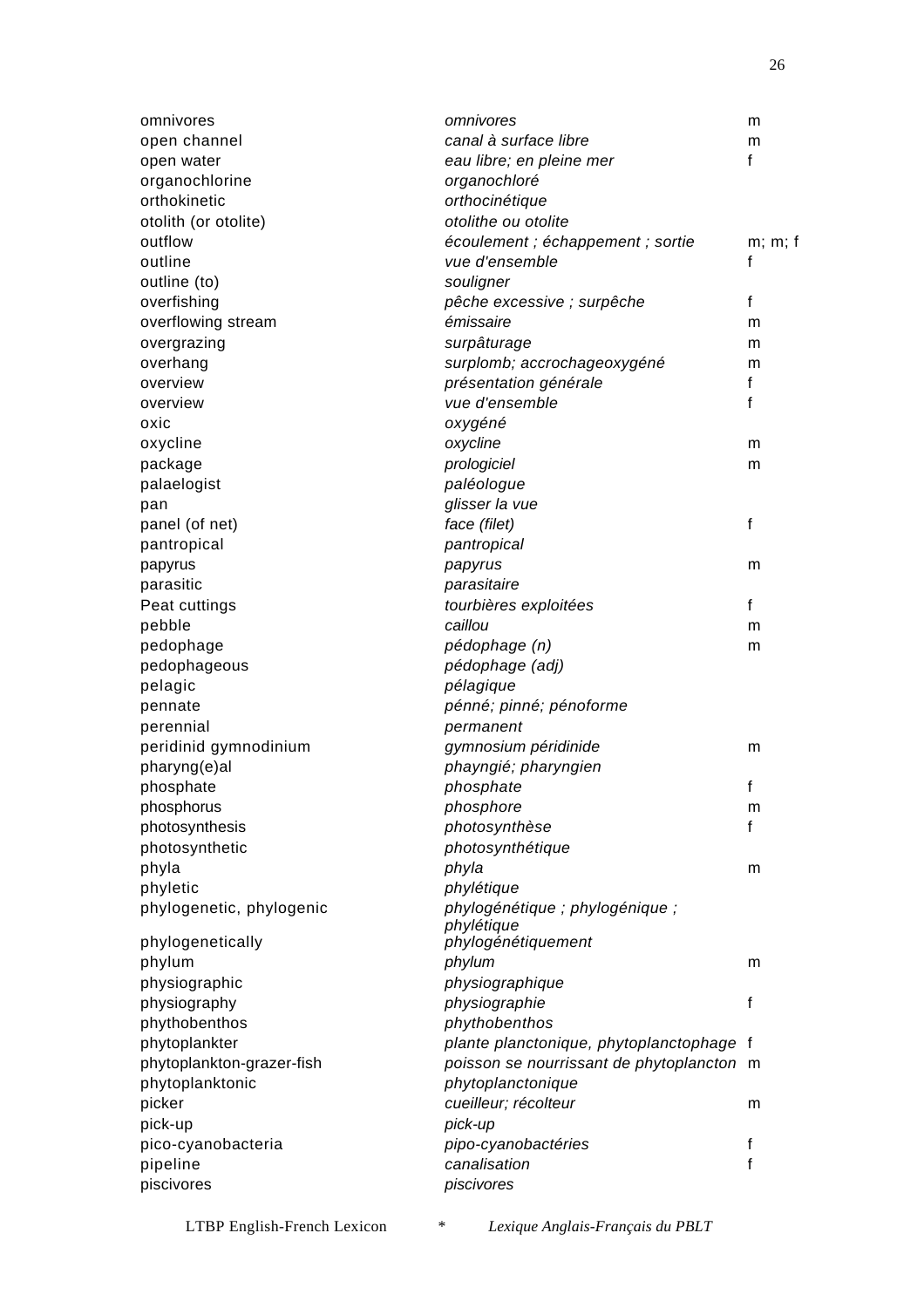| planktivorous                             | planctonophage                                      |         |
|-------------------------------------------|-----------------------------------------------------|---------|
| plankton feeder                           | planctonophage                                      |         |
| planktonic                                | planctonique                                        |         |
| planktonic communities                    | communautés de planctons                            | f       |
| planning                                  | gestion                                             | f       |
| pleopod                                   | pléopode                                            |         |
| plume                                     | plume                                               | f       |
| poaching                                  | braconnage                                          | m       |
| point                                     | élément                                             | m       |
| policy                                    | ligne de conduite; tactique; politique              | f       |
| policy-maker                              | décideur                                            | m       |
| policy-making body                        | groupe de décision tactique                         | m       |
| pollution and its effects on biodiversity | pollution et ses effets sur la biodiversité         | f       |
| pollution of international waters         | pollution des eaux internationales                  | f       |
| polymorphic                               | polymorphe                                          |         |
| polyspecific                              | polyspécifique                                      |         |
| polyzoa (bryozoa)                         | polyzoa (bryozoaires)                               |         |
| polyzoic                                  | polyzoïque                                          |         |
| pool                                      | mare                                                | f       |
| populated place                           | zone habitée                                        | f       |
| population data                           | données démographiques                              | f       |
| population trends                         | tendances démographiques                            |         |
| pore water                                | eau interstitielle                                  | f       |
| post-larvae                               | post-larves                                         | f       |
| pot                                       | nasse; casier                                       | $f$ ; m |
| potamonautid                              | potamonautide                                       |         |
| power station                             | centrale                                            | f       |
| precambrian                               | précambrien                                         |         |
| preservation (of yarn, etc.)              | conservation (des fils, etc)                        | f       |
| process                                   | processus                                           | m       |
| process                                   | traitement                                          | m       |
| processing                                | traitement                                          | m       |
| production forest                         | forêt exploitée                                     | f       |
| profile                                   | profil                                              | m       |
| profundal                                 | de fond; de profondeur                              |         |
| profunder zones                           | zones profondes                                     | f       |
| profundity                                | profondeur                                          | f       |
| progress report                           | rapport d'avancement                                | m       |
| project                                   | projet                                              | m       |
| project coordination unit                 | unité de coordination du projet                     | f       |
| project performance evaluation report     | rapport d'évaluation de la performance<br>du projet | m       |
| project quarterly progress report         | rapport trimestriel d'avancement du projet m        |         |
| project technical advisory committee      | comité consultatif technique du projet              | m       |
| projection                                | projection                                          | f       |
| properties                                | propriétés                                          | f       |
| proterozoic                               | protérozoïque                                       |         |
| protoplasm                                | protoplasme                                         | m       |
| protoplasmic                              | protoplasmique                                      |         |
| protozoal, protozoic                      | protozoaire                                         | m       |
| protozoan                                 | protozoaire                                         | m       |
| proximate cause                           | cause immédiate                                     | f       |
| prymnesiophyte                            | prymnésiophyte                                      |         |
| publisher                                 | éditeur                                             | m       |
|                                           |                                                     |         |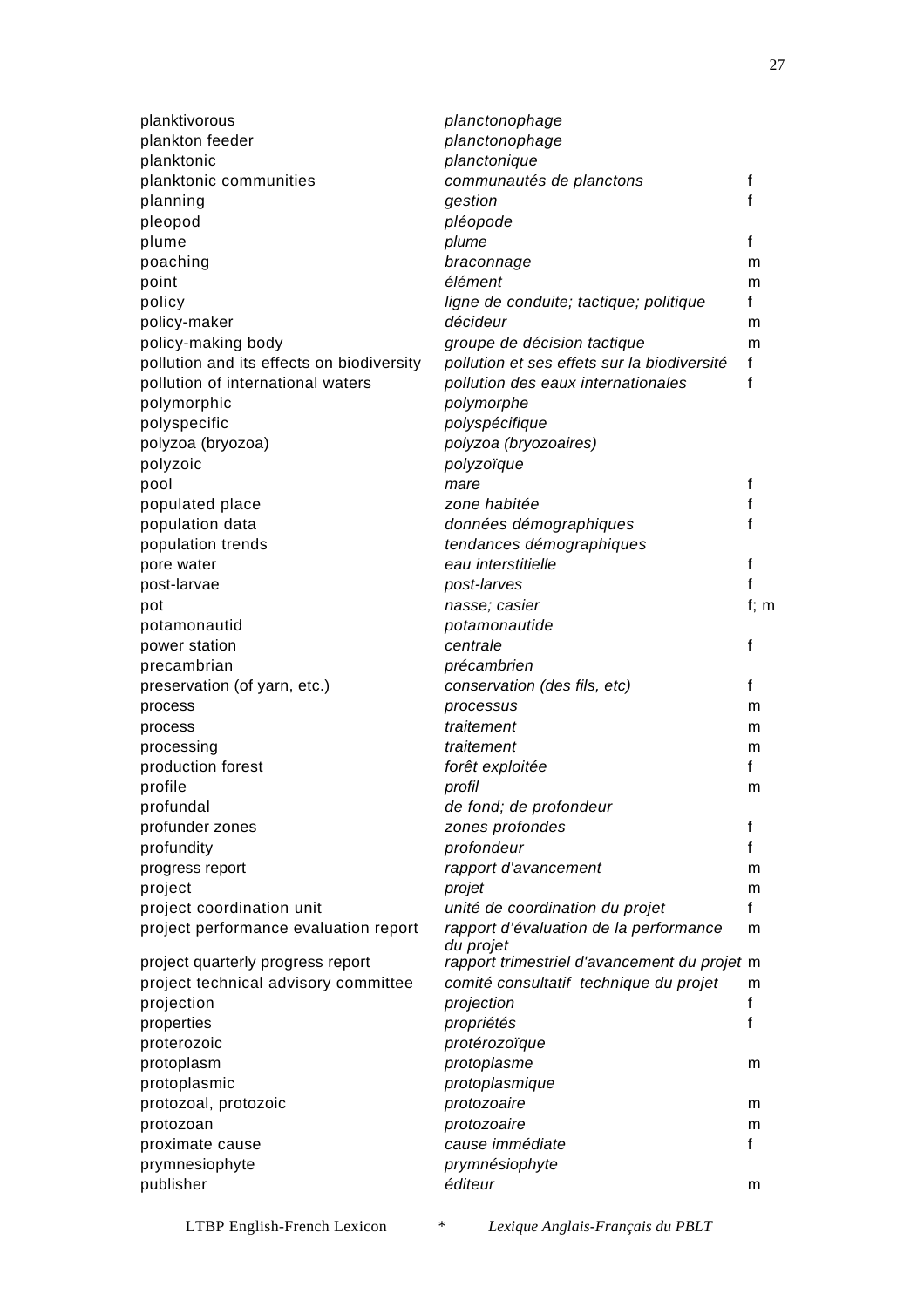| purse seine or purse net              | senne coulissante                         |         |
|---------------------------------------|-------------------------------------------|---------|
| purse seiner                          | senneur                                   | m       |
| putsch                                | soulèvement                               | m       |
| pyroclastics                          | pyroclastique                             |         |
| quadrat                               | cadrat; quadrat                           | m       |
| quarterly project report              | rapport trimestriel du projet             | m       |
| quartz sandstone                      | grès quartzeux                            | m       |
| quartzo-feldspathic                   | quartzo-feldspathique                     |         |
| quaternary                            | quaternaire                               | m       |
| query                                 | interrogation                             | f       |
| radiation                             | irradiation                               | f       |
| radiocaesium                          | radiocésium                               |         |
| radionuclide                          | radionucléide                             |         |
| radula                                | radule                                    | ff      |
| railroad                              | réseau ferroviaire                        | m       |
| random amplified polymorphic analysis | analyse polymorphe amplifiée au hasard    | f       |
| range                                 | écart                                     | m       |
| rapid visual census                   | inventaire visuel rapide                  | m       |
| rapid water resources assessment      | évaluation rapide des ressources en eau f |         |
| rapids                                | rapides                                   | m       |
| raptorial                             | de proie                                  |         |
| receptor basin                        | bassin de réception                       | m       |
| recipient                             | bénéficiaire (n & adj)                    | m       |
| record                                | enregistrement                            | m       |
| record                                | entité                                    | f       |
| recorder                              | enregistré par                            |         |
| redox                                 | redox                                     |         |
| redox reaction                        | réaction redox ou d'oxydoréduction        | f       |
| reel                                  | enrouleur                                 | m       |
| reformulation                         | nouvelle formulation; reformulation       |         |
| relevant                              | pertinent                                 |         |
| reliable                              | fiable                                    |         |
| remedial measures                     | mesures de rémédiation                    | f       |
| remote sensing                        | télédetection                             | f       |
| remove                                | éliminer                                  |         |
| report                                | rapport                                   | m       |
| revert to previous value              | revenir à la valeur précédente            |         |
| review                                | examen; analyse                           |         |
| ridge                                 | crête                                     | f       |
| rift                                  | rift; fissure; graben                     | m; f; m |
| <b>Rift Valley</b>                    | la vallée du Rift                         | f       |
| ringnet                               | filet tournant                            | m       |
| riparian                              | riverain                                  | m       |
| ripe medusa                           | méduse mûre                               | f       |
| ripe-running fish                     | poissons porteurs d'œufs                  |         |
| river basin                           | bassin hydrographique                     | m       |
|                                       | qualité de l'eau fluviale                 | m       |
| river water quality<br>rock           | roche                                     | m<br>f  |
|                                       |                                           |         |
| rock-bound                            | confiné aux rochers                       |         |
| rockshore                             | berge rocheuse                            | f       |
| rotifers                              | rotifères                                 |         |
| row                                   | rang                                      | m       |
| r-selected                            | sélectionné r                             |         |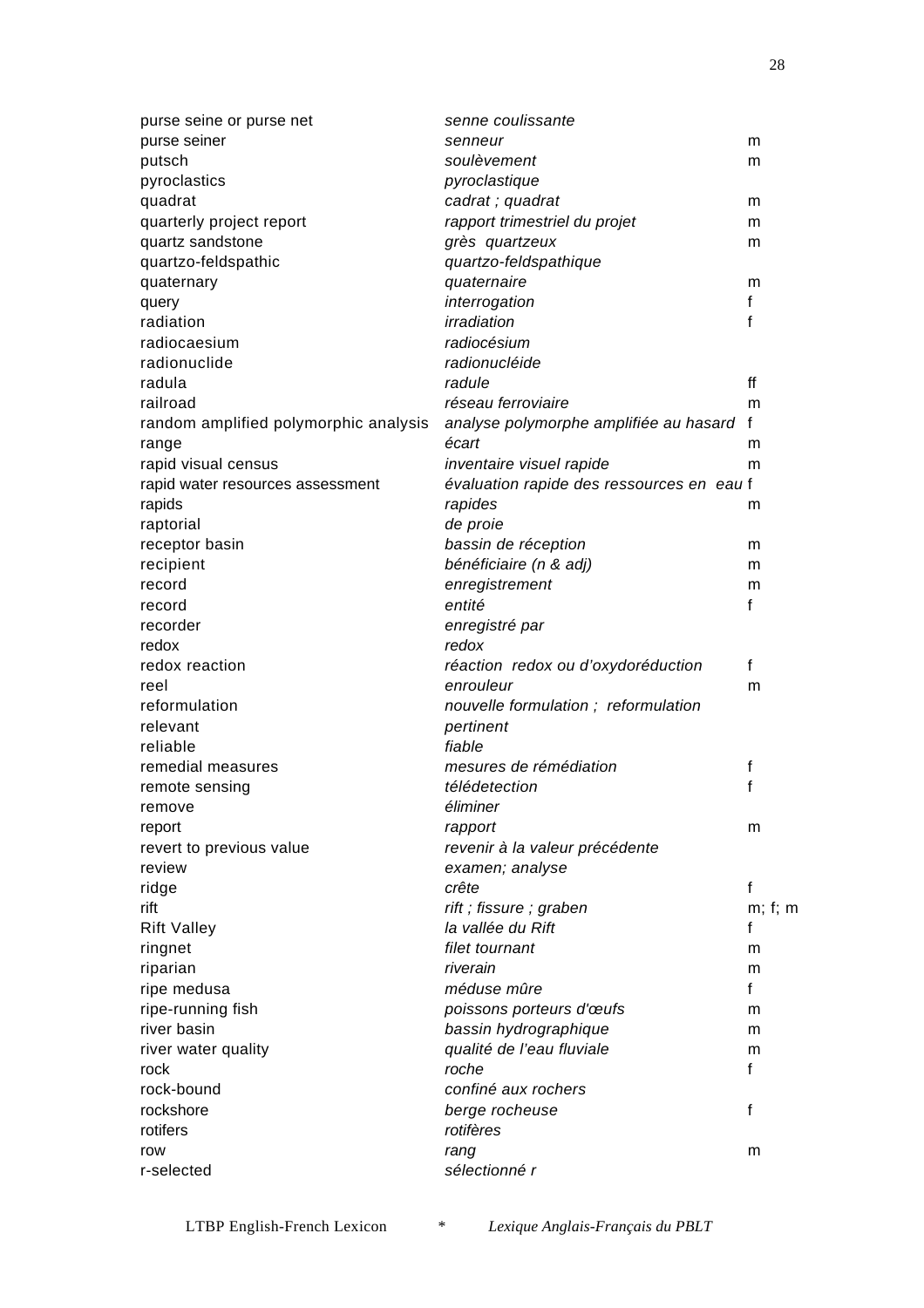| runoff                       | ruissellement ; écoulement                | m            |
|------------------------------|-------------------------------------------|--------------|
| salt pans                    | lacs salés                                | m            |
| sample                       | échantillon                               | m            |
| sampler                      | exemplaire                                | m            |
| sampler                      | échantillonneur; sonde                    | m            |
| sand                         | sable                                     | m            |
| sandstone                    | grès                                      | m            |
| sandy                        | sablonneux                                |              |
| sandy beach                  | plage sablonneuse                         | f            |
| sandy clay                   | argile sableuse                           | $\mathsf{f}$ |
| sandy ground                 | terrain sablonneux                        | m            |
| sandy loam                   | limon sableux                             | m            |
| satellite imagery            | imagerie satellitaire                     | f            |
| scale                        | échelle                                   | f            |
| scanning electron microscope | microscope électronique à balayage        | m            |
| school                       | banc (de poissons)                        | m            |
| schooling                    |                                           | m            |
| scientific liaison officer   | regroupement en bancs                     |              |
|                              | responsable de la liaison scientifique    |              |
| scooper                      | excavateur                                | m            |
| scoopnet                     | drague ; épuisette                        | f            |
| scraper                      | gratteur                                  | m            |
| scroll button                | défilement                                | m            |
| scroll up and down           | se promener de haut en bas                |              |
| seam (of net)                | couture (de filet)                        | f            |
| Secchi disc                  | disque de Secchi                          | m            |
| secondee                     | délégué                                   | m            |
| sediment                     | sédimentologie                            | $\mathsf{f}$ |
| sediment discharge           | apport de sédiments                       | m            |
| sediment oxygen penetration  | pénétration des sédiments par l'oxygène   | f            |
| sediment plume               | plume de sédiment                         | f            |
| sediment pore waters         | eau interstitielle des sédiments          | f            |
| sedimentation core           | carotte sédimentaire                      | f            |
| seiche                       | seiche ; variation de niveau (lac)        | f            |
| seine                        | seine ; senne                             | f            |
| seining                      | pêcher à la senne; senner                 |              |
| select?                      | sélectionner                              |              |
| serrated                     | en dents de scie; serratule               |              |
| sessile                      | sessile                                   |              |
| set                          | série                                     | f            |
| set up (to)                  | mettre en place                           |              |
| setnet                       | filet calé                                | m            |
| settlement                   | habitation                                | f            |
| settlement                   | infrastructure                            | f            |
| settlement                   | pollution due aux transports lacustres    | f            |
| settlement                   | village                                   | m            |
| settlement pattern           | modèle d'implantation humaine             | m            |
| sewage                       | eaux usées                                | f            |
| sewage treatment             | épuration des eaux usées                  | f            |
| shaded box                   | cadre ombre                               | m            |
| shallow coring               | échantillons carrotés à faible profondeur | m            |
| shell                        | coquille                                  | m            |
| shipping pollution           | pollution due aux transports lacustres    | f            |
| shrimp                       | crevette                                  | f            |
|                              |                                           |              |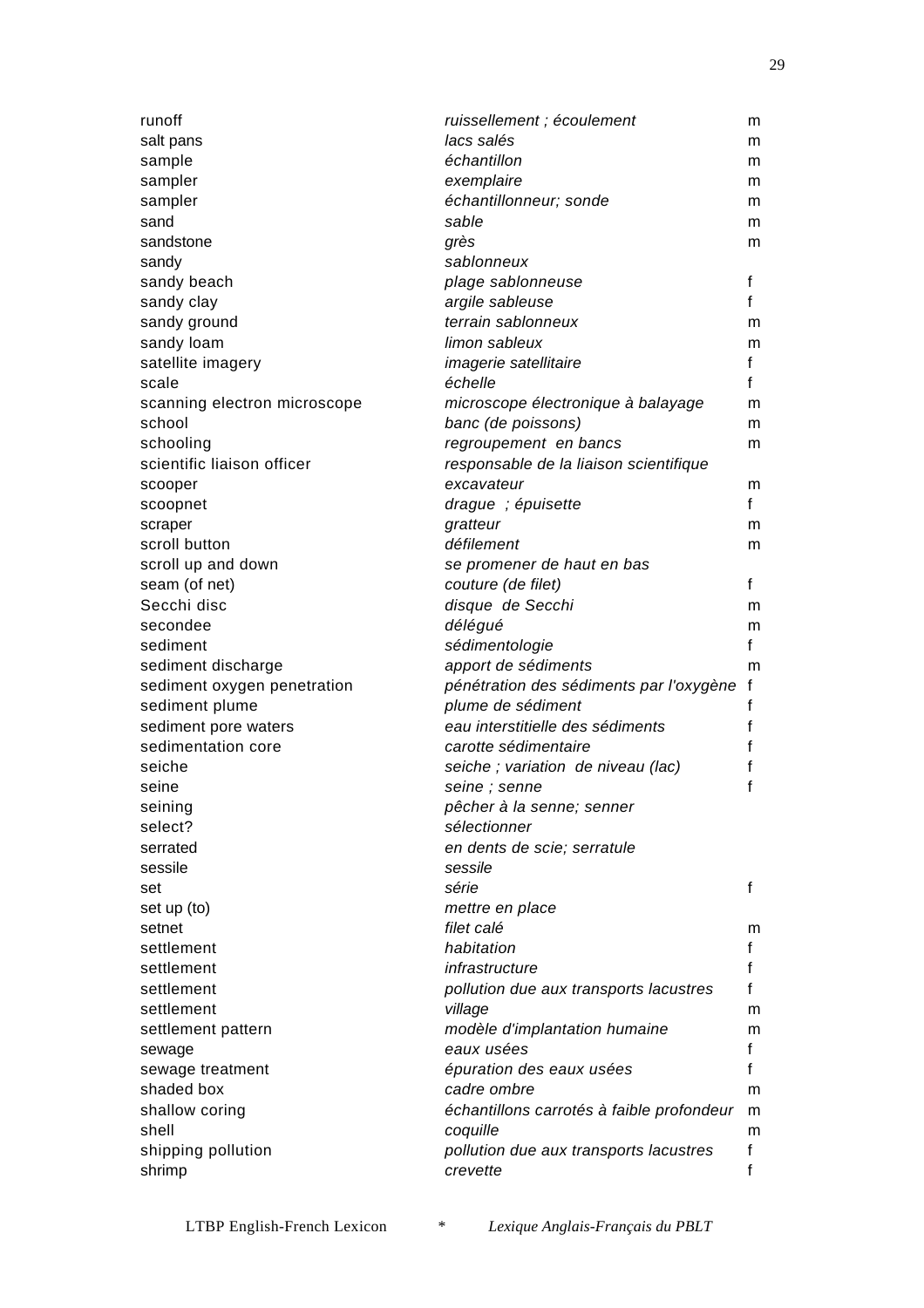| sieve                                 | tamiseur                                     | m |
|---------------------------------------|----------------------------------------------|---|
| sifter                                | tamis                                        | m |
| silicate                              | silicate                                     |   |
| silicone                              | silcone                                      | m |
| silicone grease tube                  | tube de silicone                             | m |
| sill                                  | seuil; filon-couche                          | m |
| silt                                  | vase                                         | L |
| siltation                             | ensablement; envasement                      | m |
| siluroids                             | siluroïdes                                   |   |
| site                                  | site                                         | m |
| site description                      | description du site                          | f |
| size-classes                          | catégories de tailles                        | f |
| size-spectrum                         | spectre de taille                            | m |
| slate                                 | ardoise                                      | f |
| slot                                  | tranche horaire                              | f |
| sluice gate                           | porte de canal                               | f |
| smectite                              | smectite                                     |   |
| snorkel                               | tuba                                         | m |
| social, economic & sectoral features  | caractéristiques sociales, écon et cult.     | f |
| software                              | logiciel                                     | m |
| solid waste disposal                  | évacuation de déchets solides                | f |
| solid waste treatment                 | traitement des eaux usées                    |   |
|                                       |                                              | m |
| sonar-picker                          | récolteur au sonar                           | m |
| sort (to)                             | reclasser                                    |   |
| sousroche                             | sous-roche                                   | f |
| spare batteries                       | batteries de rechange                        | f |
| spatial and temporal patterns of sed. | schémas spatio-temporels de<br>sédimentation | m |
| spawn                                 | frai ; œufs (de poissons, etc.)              | m |
| spawner                               | poisson qui fraye                            | m |
| spawning                              | frayère                                      | f |
| spawning ground                       | site de croissance des jeunes poissons       | m |
| speadsheet                            | tableur                                      | m |
| special studies                       | études spécialisées                          | f |
| speciation                            | spéciation                                   | f |
| species                               | espèces                                      | f |
| specify any filter conditions         | spécifier les conditions de filtre           |   |
| speciose                              | riche en espèces                             |   |
| spectrophotometry                     | spectrophotométrie                           | f |
| spheroid                              | spheroide                                    | m |
| spring                                | source                                       | f |
| stability                             | stabilité                                    | f |
| stake                                 | pieu                                         | m |
| stakeholder                           | partie prenante                              | f |
| stalker                               | chasseur à l'approche                        | m |
| statement                             | formule                                      | f |
| stationary point census               | inventaire visuel en position                | m |
| steering committee                    | comité directeur                             | m |
| stenotopic                            | sténotopique                                 |   |
| stream                                | torrent                                      | m |
| stretch                               | étirer                                       |   |
| strip mines                           | mines à ciel ouvert                          | f |
| subaerial                             | subaérien                                    |   |
| sub-contractors                       | sous-contractants                            | m |
|                                       |                                              |   |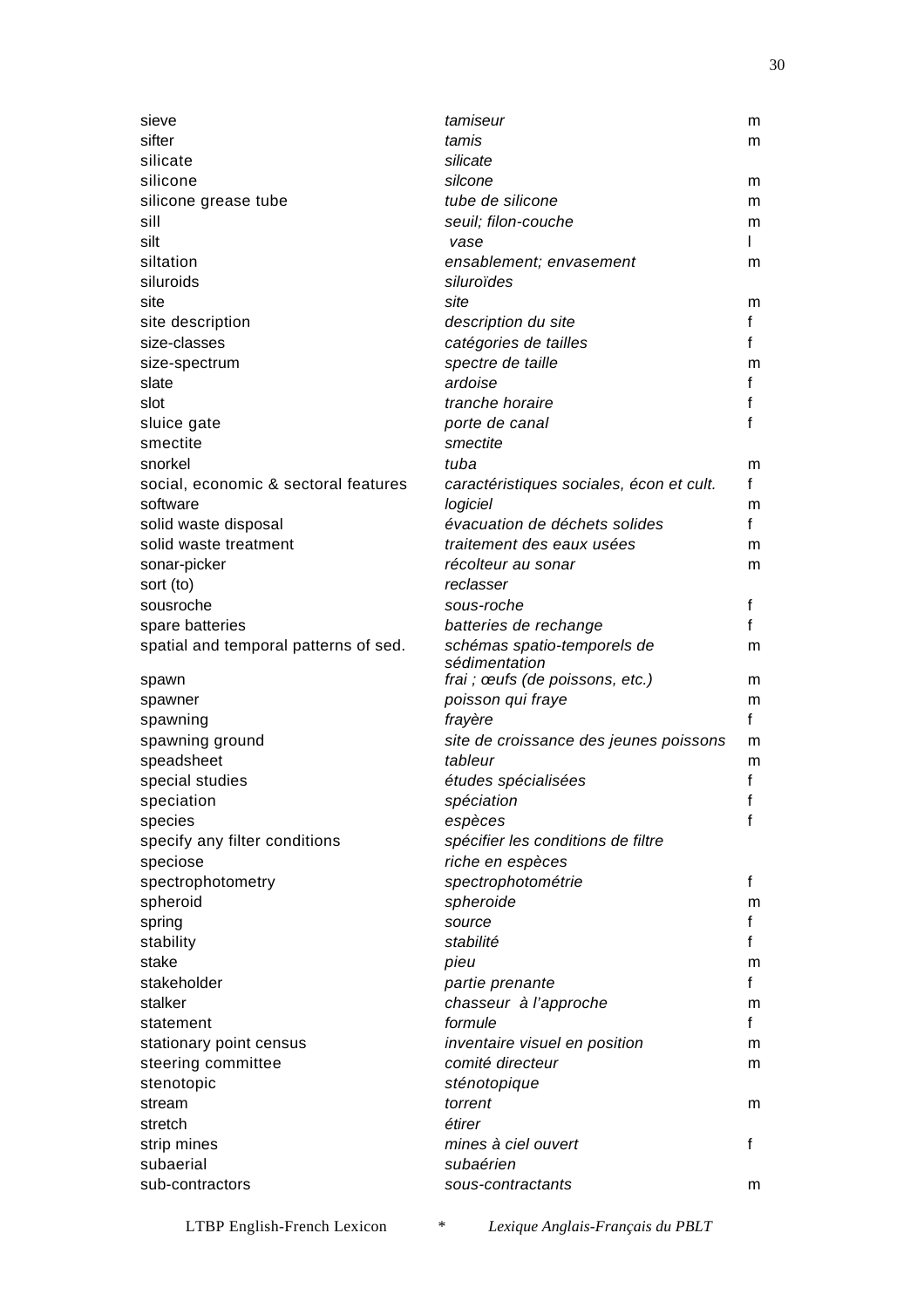| sub-demised        | sous-traité                            |        |
|--------------------|----------------------------------------|--------|
| sublacustrine      | sous-lacusre; sublacustre              |        |
| sub-littoral       | sous-littoral                          | m      |
| sub-micron         | sous-micron                            |        |
| sub-sahel          | sous-sahel; subsahélien                |        |
| subspecies         | sous-espèces                           | f      |
| substrate          | substrat; sous-sol                     | m      |
| substratum         | substratum                             |        |
| sucker             | suceur                                 |        |
| sulphide           | sulfure                                | m      |
| sulphur dioxide    | dioxyde de soufre; anhydride sulfureux | m      |
| summary (to)       | récapituler                            |        |
| summary statistics | statistiques récapitulatives           | f      |
| survey             | étude; étude de terrain                | f      |
| survey             | observation; exploration               | f      |
| survey             | étude                                  |        |
| survey             | étude de terrain                       |        |
| survey filter      | filtre d'observation                   | f      |
| survey number      | numéro de l'observation                | m      |
| suspensoids        | suspensions; particules en suspension  | f      |
| sustainability     | durabilité                             | f      |
| swamp              | marais                                 | m      |
| swarm              | essaim                                 | m      |
|                    |                                        |        |
| symbiosis(ses)     | symbiose                               |        |
| symbiotic          | symbiotique                            |        |
| symbiotically      | en symbiose                            |        |
| systematics        | systématique (n)                       | f      |
| table              | table; tableau                         | f      |
| table of contents  | table des matières                     | f      |
| tabular data       | données tabulées                       | f      |
| tailings           | résidus; schlamms                      | m      |
| <b>TANGIS</b>      | <b>TANGIS</b>                          |        |
| tapper             | tapoteur                               | m      |
| task force         | commission; groupe de travail          | f; $m$ |
| taxon (pl taxa)    | singulier de 'taxa'                    |        |
| taxonomic          | taxonomique                            |        |
| taxonomist         | taxonomiste; taxologue                 |        |
| taxonomy           | taxonomie                              | f      |
| tectonic           | tectonique                             |        |
| tectonic basin     | bassin tectonique                      | m      |
| temperature probe  | sonde de température                   | f      |
| terms of reference | termes de référence                    | m      |
| terrain            | terrain                                | m      |
| thalamus           | thalamus                               | m      |
| thalassoid         | thalassoîde                            |        |
| theme              | thème                                  | m      |
| thermocline        | thermocline                            |        |
| threshold level    | niveau minimum; seuil                  | m      |
| thrombolytic       | thrombolytique                         |        |
| tigerfish          | poisson-tigre                          | m      |
| tilapia            | tilapia                                | m      |
| tilapine           | tilapinn                               |        |
| tile               | carreau                                | m      |
|                    |                                        |        |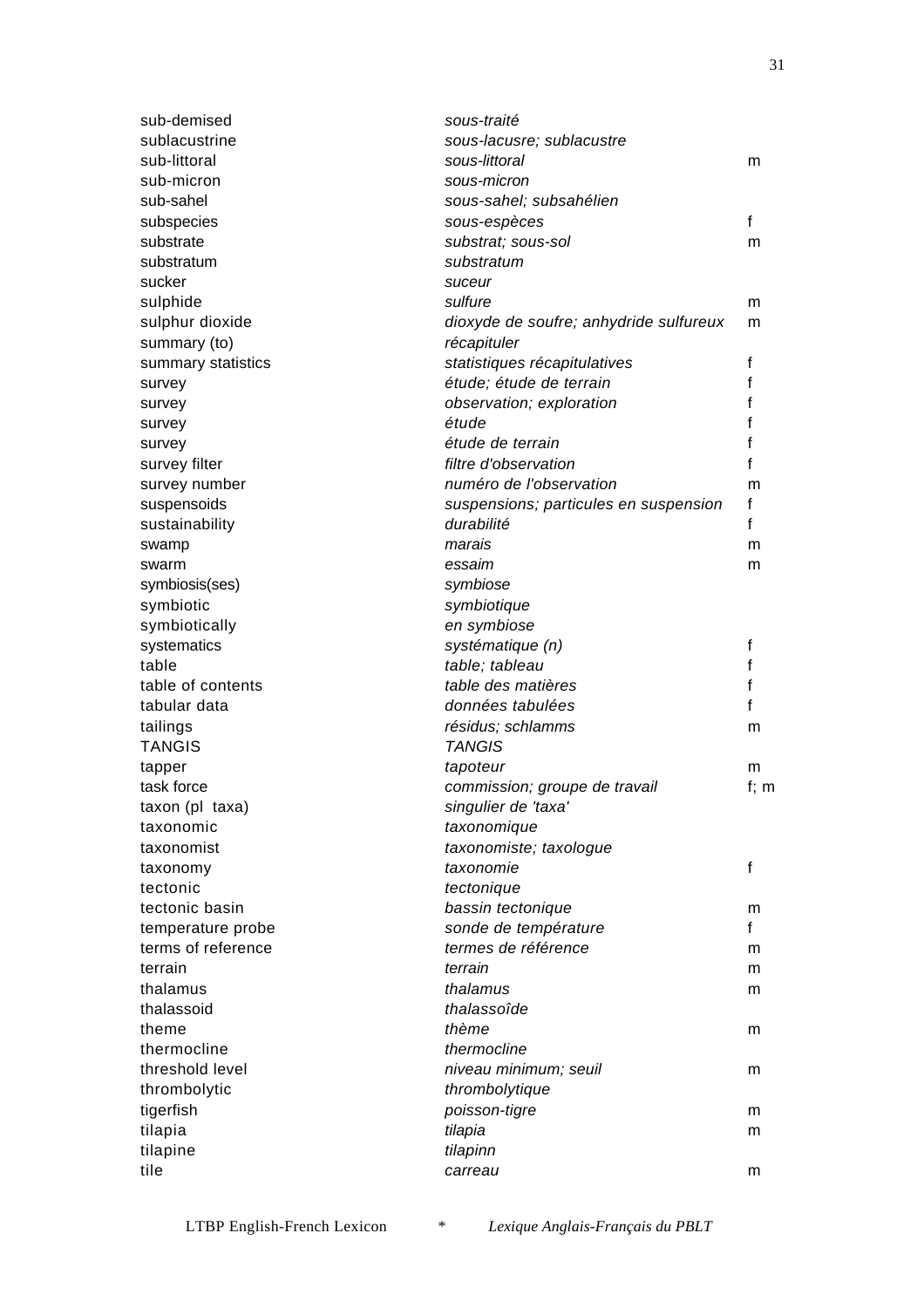| tilling                          | labourage; culture; labour                         | m; f; m |
|----------------------------------|----------------------------------------------------|---------|
| time                             | temps; heure                                       | m; f    |
| time hauled                      | heure de levage                                    | f       |
| time in                          | heure d'entrée                                     | f       |
| time interval                    | intervalle de temps                                | m       |
| time into dive                   | temps de plongée                                   | m       |
| time out                         | heure de sortie                                    | f       |
| time set                         | heure de pose                                      | f       |
| time since dive began            | temps depuis le début de la plongée                | m       |
| tips                             | conseils                                           | m       |
| tool                             | outil                                              | m       |
| tool set                         | boite d'outillage                                  | f       |
| top-ups                          | suppléments                                        | m       |
| torch                            | lampe torche                                       | f       |
| toxic                            | toxique                                            |         |
| trace element                    | olgo-élément; élément-trace                        | m       |
| trace metal                      | oligo-métal ; oligo-élément métallique             |         |
| trade wind                       | (vent) alizé                                       | m       |
| trail net                        | chalut                                             | m       |
| training dive                    | plongée d'entraînement                             | f       |
| training needs assessment        | évaluation des besoins en formatiion               | f       |
| transboundary                    | transfrontalier                                    |         |
| transdoundary diagnosis analysis | analyse diagnostique transfrontalière              | f       |
| transect, transection            | coupe ou division transversale; transect f; m      |         |
| trap                             | trappe; piège                                      | f; $m$  |
| trap analysis                    | analyse des trappes                                | f       |
| trap net                         | filet-piège                                        | m       |
| trawl                            | chalutage                                          | m       |
| triage                           | triage                                             | m       |
| tribe                            | tribu                                              | f       |
| trichoptera                      | trichoptère                                        | m       |
| tripartite project review        | revue tripartite du projet                         | f       |
|                                  | trophique                                          |         |
| trophic                          | trophisme                                          |         |
| trophism<br>tubificid            | turbificide                                        | m       |
|                                  |                                                    |         |
| turbid                           | turbide                                            |         |
| turbidity                        | turbidité ; état trouble ou bourbeux               |         |
| turn off                         | éteindre                                           |         |
| turn on                          | allumer                                            |         |
| twin cab pick-up                 | camionnette double cabine                          | f       |
| tychoplankton                    | tycoplancton                                       |         |
| tychoplanktonic                  | tycoplanctonique                                   |         |
| type                             | type                                               | m       |
| type genus                       | genre type                                         | m       |
| type locality                    | localité type (qui donne son nom à un              | f       |
| type material                    | minerai)<br>matériel type                          | m       |
| uncompress                       | décomprimer                                        |         |
| underflow                        | courant de fond                                    | m       |
| undo current field/record        |                                                    |         |
| undulation                       | défaire champ/enregistrement en cous<br>ondulation | f       |
| unionid                          | unionide                                           |         |
|                                  |                                                    |         |
| unionidae                        | unionidae ; unionidés<br>actualiser                |         |
| update                           |                                                    |         |
|                                  |                                                    |         |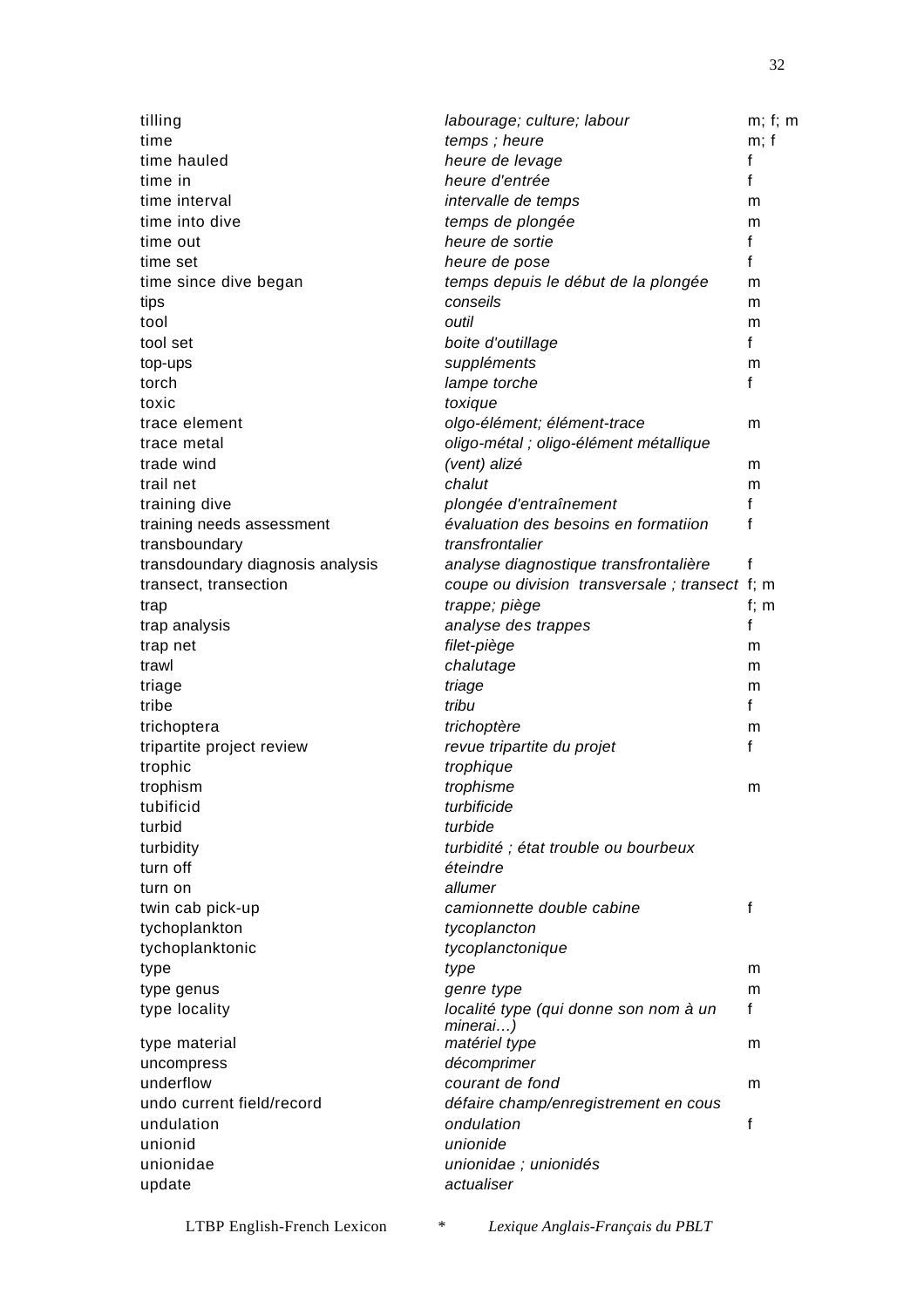| upland                      | région montagneuse; en altitude                 | f            |
|-----------------------------|-------------------------------------------------|--------------|
| upper-case                  | lettre majuscule                                | f            |
| upper-case                  | lettre majuscule                                | f            |
| upwelling                   | remontée d'eau; courant ascendant               |              |
| utilities                   | service public; réseau                          | m            |
|                             | d'approvisionnement                             |              |
| vent                        | orifice; évent                                  | m            |
| vessel                      | bateau                                          | m            |
| view                        | vue d'ensemble                                  | f            |
| vorticellid                 | vorticelles                                     |              |
| washer                      | rondelle                                        | $\mathsf{f}$ |
| waste                       | déchets ; ordures ; débris ; résidus            |              |
| waste liquor                | solution; liqueur                               | $\mathsf{f}$ |
| waste water                 | eaux usées                                      | $\mathsf{f}$ |
| water abstraction           | pompage d'eau; captage d'eau                    | m            |
| water balance               | bilan hydrologique                              | m            |
| water budget                | bilan hydrique                                  | m            |
| water catchment             | bassin versant                                  | m            |
| water column                | colonne d'eau                                   | f            |
| water delivery              | adduction d'eau                                 | f            |
| water erosion               | érosion due à la pluie                          | $\mathsf{f}$ |
| water fern                  | fougère d'eau                                   | f            |
| water flow rate             | débit d'eau                                     | m            |
| water gradient pressure     | gradient de pression hydraulique                | m            |
| water intake                | captage d'eau                                   | m            |
| water level                 | niveau d'eau; niveau piézométrique              | m            |
| water outlet                | sortie d'eau                                    | $\mathsf{f}$ |
| water pollution             | pollution de l'eau                              | f            |
| water ratio                 | teneur en eau                                   | f            |
| water resources study       | étude des ressources en eau                     | f            |
|                             | alimentation en eau                             | f            |
| water supply                | système d'adduction d'eau                       |              |
| water supply system         | réseau hydrographique                           | m            |
| water system<br>water table |                                                 | m<br>f       |
| water tank                  | nappe d'eau; nappe souterraine<br>château d'eau |              |
|                             | château d'eau                                   | m            |
| water tank                  |                                                 | m<br>f       |
| waterbody                   | masse d'eau                                     |              |
| waterhole                   | point d'eau                                     | m            |
| waterhole                   | point d'eau                                     | m            |
| waterlogged                 | imbibé d'eau; sursaturé                         |              |
| waterproof                  | imperméable                                     |              |
| watershed                   | ligne de partage des eaux                       | $\mathsf{f}$ |
| watershed                   | bassin hydrographique                           | m            |
| weight                      | plomb (de plongée)                              | m            |
| weight belt                 | ceinture de plomb                               | f            |
| well                        | puits                                           | m            |
| welling                     | jaillissement                                   | m            |
| wet suit                    | combinaison isothermique                        | L            |
| wetland                     | zone inondable                                  | f            |
| wetland                     | zone inondable                                  | $\mathsf{f}$ |
| wildlife                    | vie sauvage                                     | f            |
| wind                        | vent                                            | m            |
| wind direction              | direction du vent                               | f            |
| wind force                  | force du vent                                   | f            |
|                             |                                                 |              |